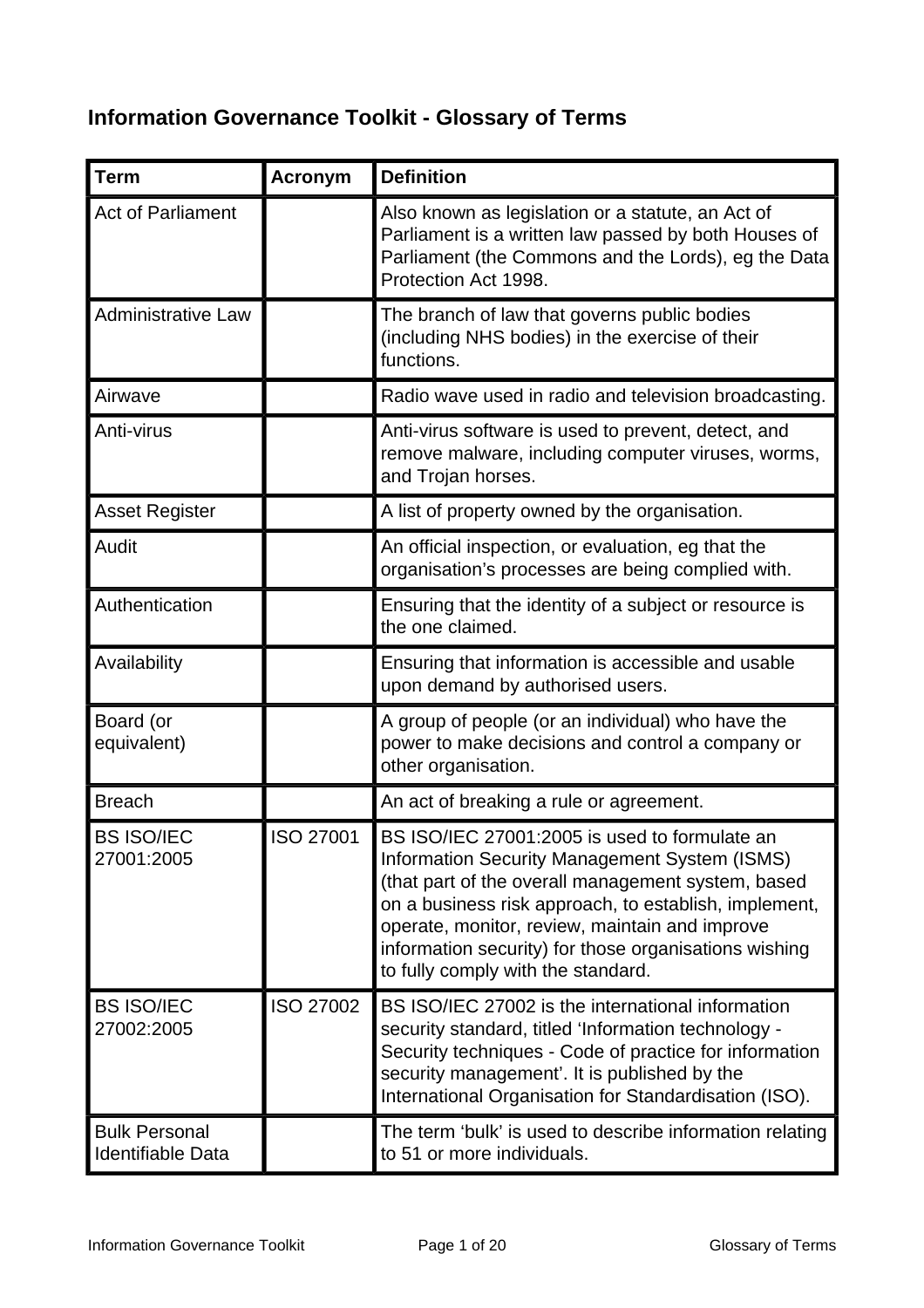| <b>Business</b><br>Continuity                            |            | Strategic and tactical capability of the organisation<br>to plan for and respond to incidents and business<br>disruptions in order to continue business operations at<br>an acceptable pre-defined level.                                                                                                                                                                                                               |
|----------------------------------------------------------|------------|-------------------------------------------------------------------------------------------------------------------------------------------------------------------------------------------------------------------------------------------------------------------------------------------------------------------------------------------------------------------------------------------------------------------------|
| <b>Business</b><br>Continuity<br>Management              | <b>BCM</b> | Holistic management process that identifies potential<br>threats to an organisation and the impacts to business<br>operations that those threats, if realized, might<br>cause, and which provides a framework for building<br>organisational resilience with the capability for an<br>effective response that safeguards the interests of<br>its key stakeholders, reputation, brand and value-<br>creating activities. |
| <b>Business</b><br>Continuity<br>Management<br>Lifecycle |            | Series of business continuity activities which<br>collectively cover all aspects and phases of the<br>business continuity management programme.                                                                                                                                                                                                                                                                         |
| <b>Business</b><br>Continuity<br>Management<br>Programme |            | Ongoing management and governance process<br>supported by top management and appropriately<br>resourced to ensure that the necessary steps are<br>taken to identify the impact of potential losses,<br>maintain viable recovery strategies and plans, and<br>ensure continuity of products and services through<br>training, exercising, maintenance and review.                                                        |
| <b>Business</b><br><b>Continuity Plan</b>                | <b>BCP</b> | Documented collection of procedures and information<br>that is developed, compiled and maintained in<br>readiness for use in an incident to enable an<br>organisation to continue to deliver its critical activities<br>at an acceptable defined level.                                                                                                                                                                 |
| <b>Business</b><br><b>Continuity Strategy</b>            |            | Approach by an organisation that will ensure its<br>recovery and continuity in the face of disaster or other<br>major incident or business disruption.                                                                                                                                                                                                                                                                  |
| <b>Business Data</b>                                     |            | Data entered by users into an organisation asset,<br>such as personal data or other files created by users.                                                                                                                                                                                                                                                                                                             |
| <b>Business Impact</b><br>Analysis                       |            | Process of analysing business functions and the effect<br>that a business disruption might have upon them.                                                                                                                                                                                                                                                                                                              |
| Caldicott<br>Committee                                   |            | The Committee that carried out the Review of<br>Patient-Identifiable Information chaired by Dame<br>Fiona Caldicott and produced the Caldicott Report<br>(published December 1997).                                                                                                                                                                                                                                     |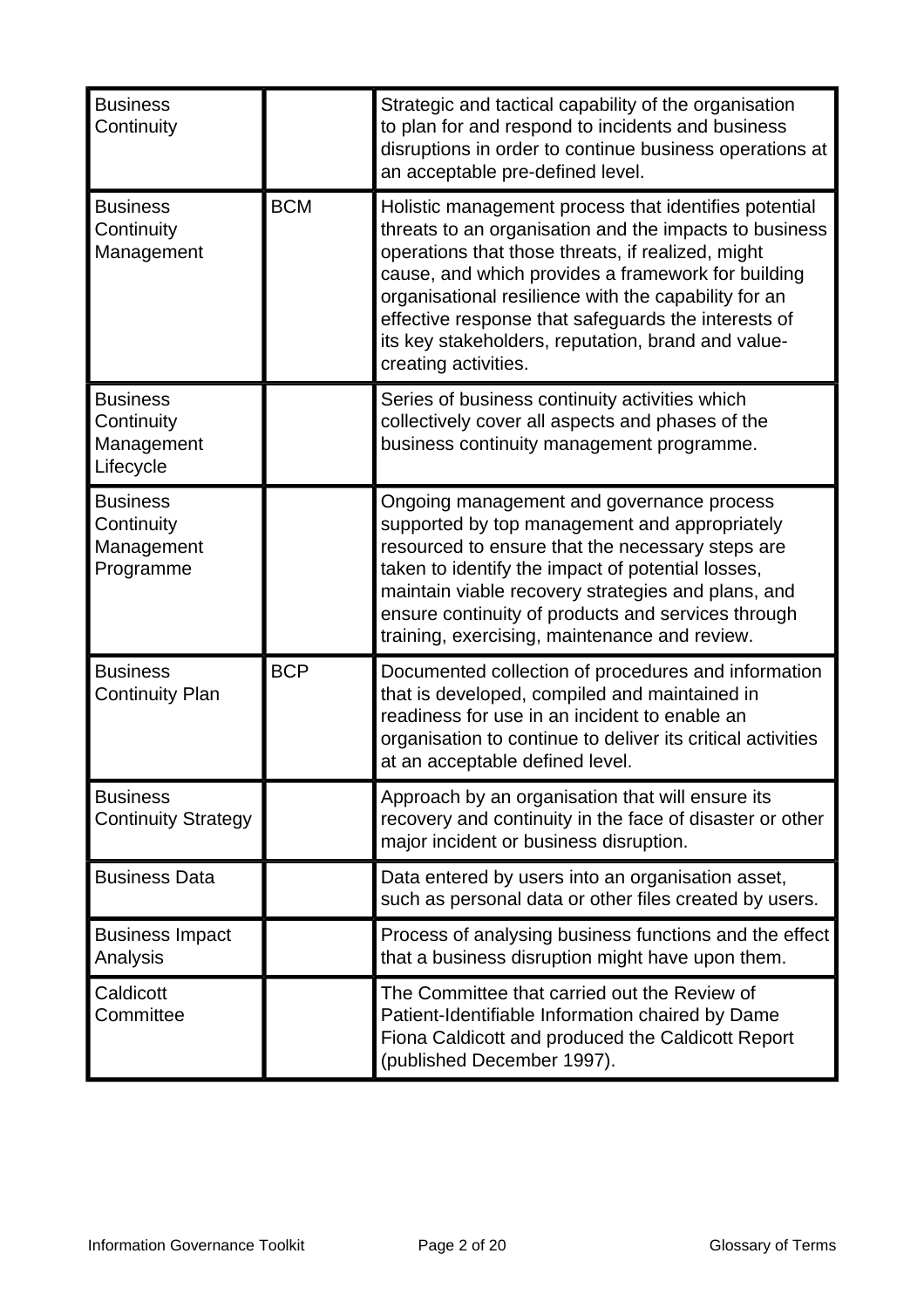| <b>Caldicott Guardian</b>         |            | A senior person responsible for protecting the<br>confidentiality of patient and service user information<br>and enabling appropriate information sharing.<br><b>Caldicott Guardians were mandated for NHS</b><br>organisations by Health Service Circular HSC<br>1999/012 and later for social care by Local Authority<br>Circular LAC 2002/2. General practices are required<br>by regulations to have a confidentiality lead.                                                                                                                                       |
|-----------------------------------|------------|------------------------------------------------------------------------------------------------------------------------------------------------------------------------------------------------------------------------------------------------------------------------------------------------------------------------------------------------------------------------------------------------------------------------------------------------------------------------------------------------------------------------------------------------------------------------|
| <b>Caldicott Principles</b>       | Caldicott  | The principles devised by the Caldicott Committee,<br>which represent best practice for using and sharing<br>identifiable personal information and should be<br>applied whenever a disclosure of personal information<br>is being considered.                                                                                                                                                                                                                                                                                                                          |
| <b>Caldicott Report</b>           |            | The Report on the Review of Patient-Identifiable<br>Information (1997) - by the committee chaired by<br>Dame Fiona Caldicott - which made a number of<br>recommendations for regulating the use and transfer<br>of patient-identifiable information, including the<br>introduction of "Guardians" in each NHS organisation.                                                                                                                                                                                                                                            |
| Care Pathway                      |            | Care pathways are descriptions of the care<br>processes, often in flowchart form, which direct the<br>care of a specific condition from initial access to final<br>outcome. An integrated care pathway provides a<br>multidisciplinary template of the plan of care, leading<br>each patient towards a desired objective.                                                                                                                                                                                                                                              |
| <b>Care Quality</b><br>Commission | CQC        | The safety and quality regulator (or watchdog) of<br>healthcare and adult social care services from April<br>2009.                                                                                                                                                                                                                                                                                                                                                                                                                                                     |
| <b>Care Record</b>                |            | A record of the health and care provided to an<br>individual patient. The record may be electronic, or<br>paper, or a mixture of both.                                                                                                                                                                                                                                                                                                                                                                                                                                 |
| <b>Care Record</b><br>Guarantee   | <b>CRG</b> | The NHS Care Record Guarantee for England sets<br>out the rules that govern how patient information is<br>used in the NHS and what control the patient can<br>have over this. The Guarantee was first published<br>in 2005 and is reviewed annually by the National<br>Information Governance Board. The Social Care<br>Record Guarantee - published in 2009 - explains to<br>service users how the information they provide to<br>social care staff is used and what control they can<br>have over this. It complements the NHS Care Record<br>Guarantee for England. |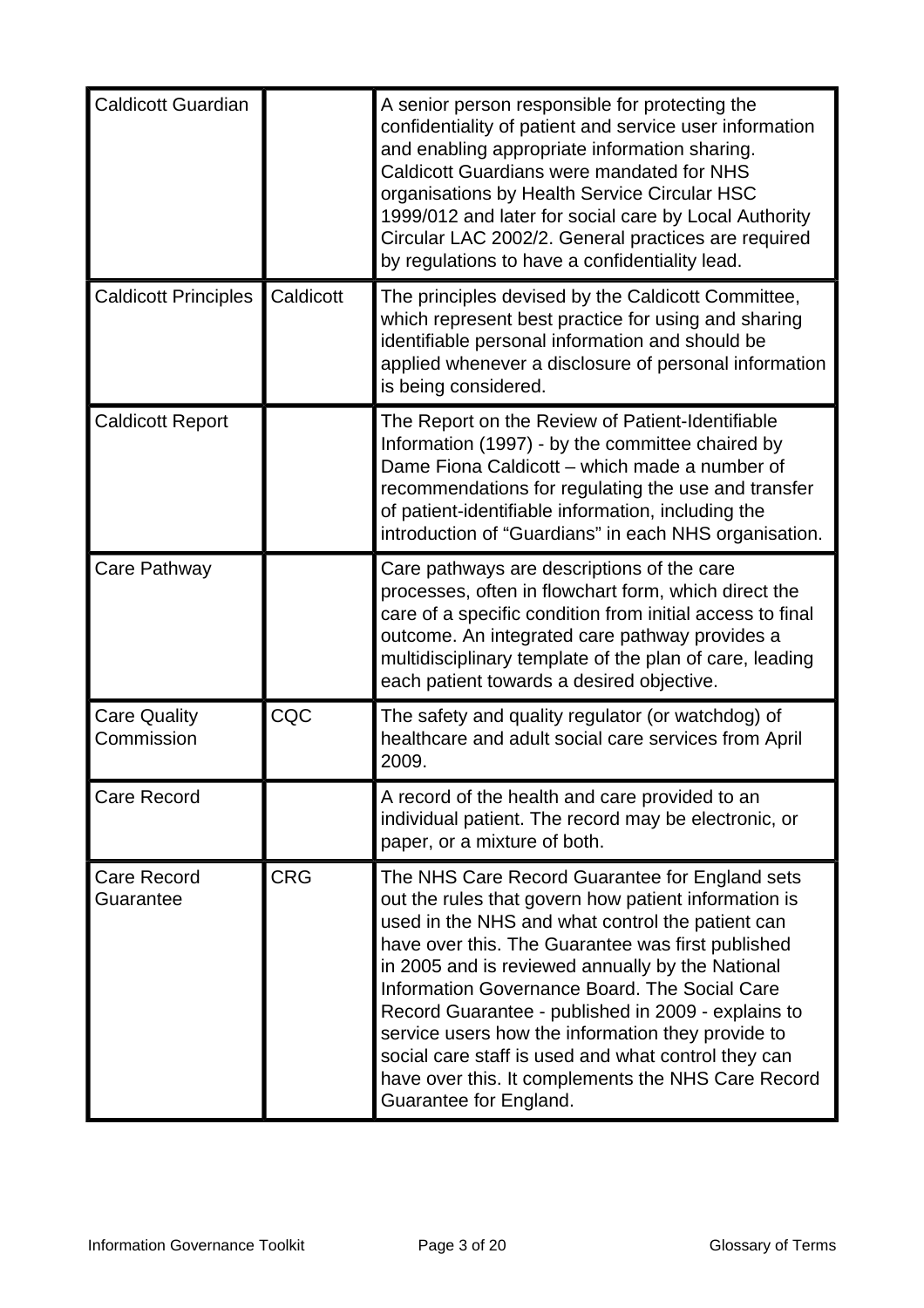| <b>Care Service</b>                  |                 | Delivery of health and social care needs and<br>treatment to service users by or on behalf of health<br>and social care organisations. Care services<br>encompasses the use of personal information to<br>provide: health and social care services directly to the<br>individual; equipment services directly to the individual<br>by a third party on behalf of, or in partnership with<br>health or social care organisations; support services<br>to health and social care organisations by a third<br>party. |
|--------------------------------------|-----------------|-------------------------------------------------------------------------------------------------------------------------------------------------------------------------------------------------------------------------------------------------------------------------------------------------------------------------------------------------------------------------------------------------------------------------------------------------------------------------------------------------------------------|
| <b>Choose and Book</b>               | C&B             | The system which allows patients, in partnership with<br>health and care professionals, to book first outpatient<br>appointments at the most appropriate date, time and<br>place for the patient.                                                                                                                                                                                                                                                                                                                 |
| Clinical<br>Governance               |                 | The system through which NHS organisations are<br>accountable for continuously improving the quality<br>of their services and safeguarding high standards<br>of care, by creating an environment in which clinical<br>excellence will flourish.                                                                                                                                                                                                                                                                   |
| <b>Clinical Policy</b>               |                 | A policy that is directly related to the delivery of care.                                                                                                                                                                                                                                                                                                                                                                                                                                                        |
| <b>Clinical Spine</b><br>Application | <b>CSA</b>      | The web-based application that enables healthcare<br>professionals who have access to local NHS<br>Care Records Service systems and services to<br>have controlled access to the national Personal<br>Demographics Service and the Personal Spine<br><b>Information Service.</b>                                                                                                                                                                                                                                  |
| Code of Conduct                      |                 | A set of rules to guide behaviour and decisions in a<br>specified situation.                                                                                                                                                                                                                                                                                                                                                                                                                                      |
| Common<br><b>Assurance Process</b>   |                 | An end to end process for assuring development<br>and delivery of high quality and clinically safe IT. It<br>provides assurance to the NHS, patients and other<br>key stakeholders that a Service meets a given set of<br>requirements.                                                                                                                                                                                                                                                                           |
| <b>Common Law</b>                    |                 | The law derived from decisions of the courts and case<br>law, rather than Acts of Parliament or other legislation.                                                                                                                                                                                                                                                                                                                                                                                                |
| <b>Computer Misuse</b><br>Act 1990   | <b>CMA 1990</b> | An Act to make provision for securing computer<br>material against unauthorised access or modification;<br>and for connected purposes.                                                                                                                                                                                                                                                                                                                                                                            |
| Confidentiality                      |                 | Ensuring that information is not made available or<br>disclosed to unauthorised individuals, entities or<br>processes.                                                                                                                                                                                                                                                                                                                                                                                            |
| Confidentiality<br><b>Breaches</b>   |                 | When information has been given in confidence and<br>is either disclosed to or accessed by an unauthorised<br>person.                                                                                                                                                                                                                                                                                                                                                                                             |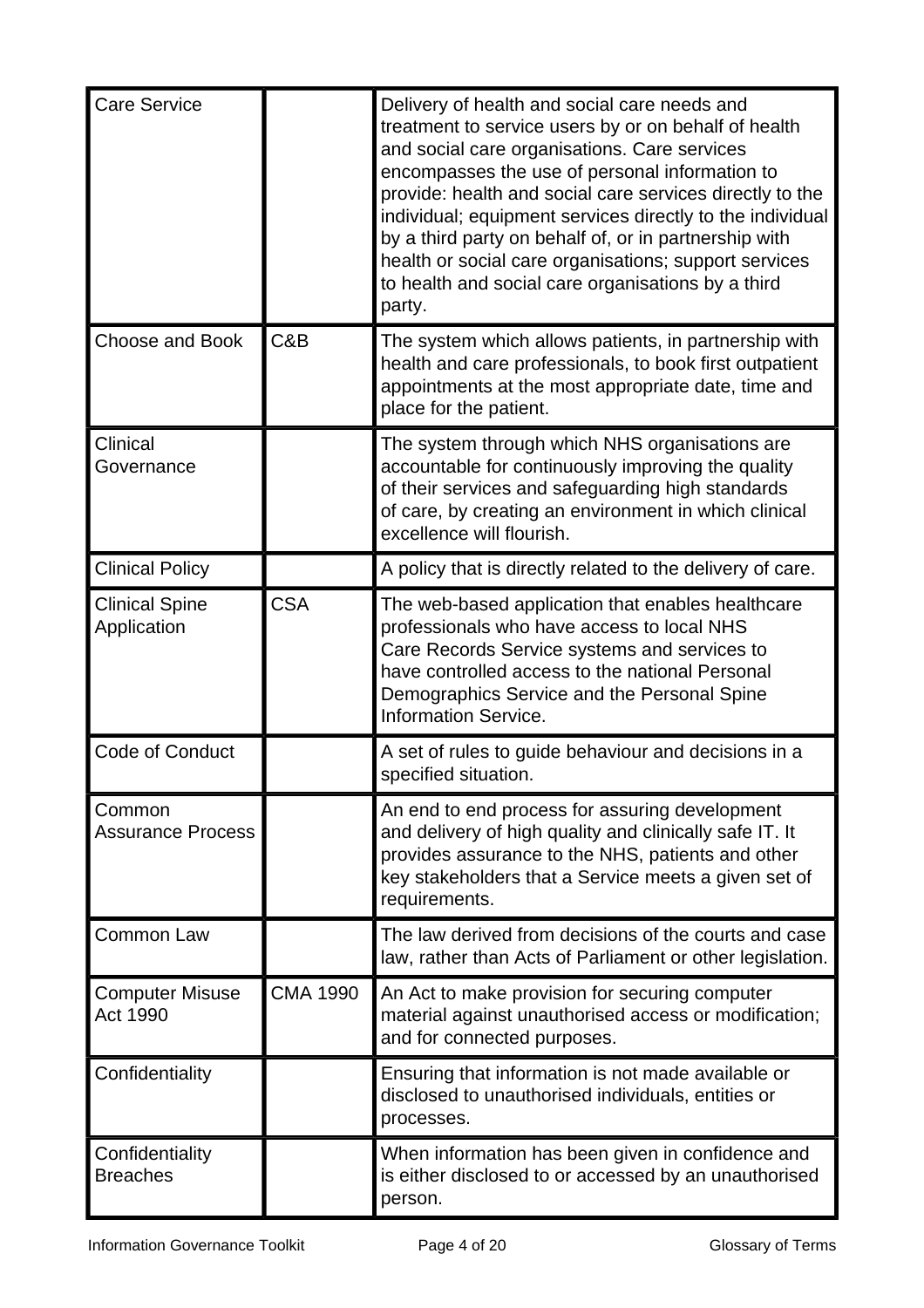| Confidentiality:<br>NHS Code of<br>Practice | A guide for those who work within or under contract<br>to NHS organisations concerning confidentiality and<br>patients' consent to the use of their health records.                                                                                                                                                    |
|---------------------------------------------|------------------------------------------------------------------------------------------------------------------------------------------------------------------------------------------------------------------------------------------------------------------------------------------------------------------------|
| Consequence                                 | Outcome of an incident that will have an impact on an<br>organisation's objectives.                                                                                                                                                                                                                                    |
| <b>Corporate Policy</b>                     | A policy that is shared by or is for all employees in the<br>organisation.                                                                                                                                                                                                                                             |
| <b>Critical Activity</b>                    | An activity which has to be performed in order to<br>deliver the key products and services which enable<br>an organization to meet it's most important and time-<br>sensitive objectives.                                                                                                                              |
| <b>Critical Information</b><br>Asset        | A term which covers all major care systems, including<br>supplies and ordering systems, communication<br>systems necessary for transmitting service user<br>information, and web based resources such as<br>intranet and websites.                                                                                     |
| <b>Critical Processes</b>                   | Processes which are necessary for clinical/care<br>decisions and include service user care support<br>information, communications, finance, human<br>resources, estates management and supplies.                                                                                                                       |
| Data Controller                             | A person who (either alone or jointly or in common<br>with other persons) determines the purposes for which<br>and the manner in which any personal data are, or are<br>to be, processed.                                                                                                                              |
| Data Dictionary                             | The NHS Data Model and Dictionary provides a<br>reference point for assured information standards<br>to support health care activities within the NHS in<br>England. It has been developed for everyone who<br>is actively involved in the collection of data and the<br>management of information in the NHS.         |
| Data Handling<br><b>Review</b>              | Cabinet Office review, the report of which summarised<br>action taken across Government, and set out initial<br>directions of reform to strengthen the Government's<br>Information Assurance arrangements, following the<br>data loss reported by Her Majesty's Revenue and<br>Customs (HMRC) office in November 2007. |
| Data Processor                              | In relation to personal data, means any person<br>(other than an employee of the data controller) who<br>processes the data on behalf of the data controller.                                                                                                                                                          |
| Data Protection Act   DPA 1998<br>1998      | The Act of Parliament which regulates of the<br>processing of information relating to living individuals,<br>including the obtaining, holding, use or disclosure of<br>such information.                                                                                                                               |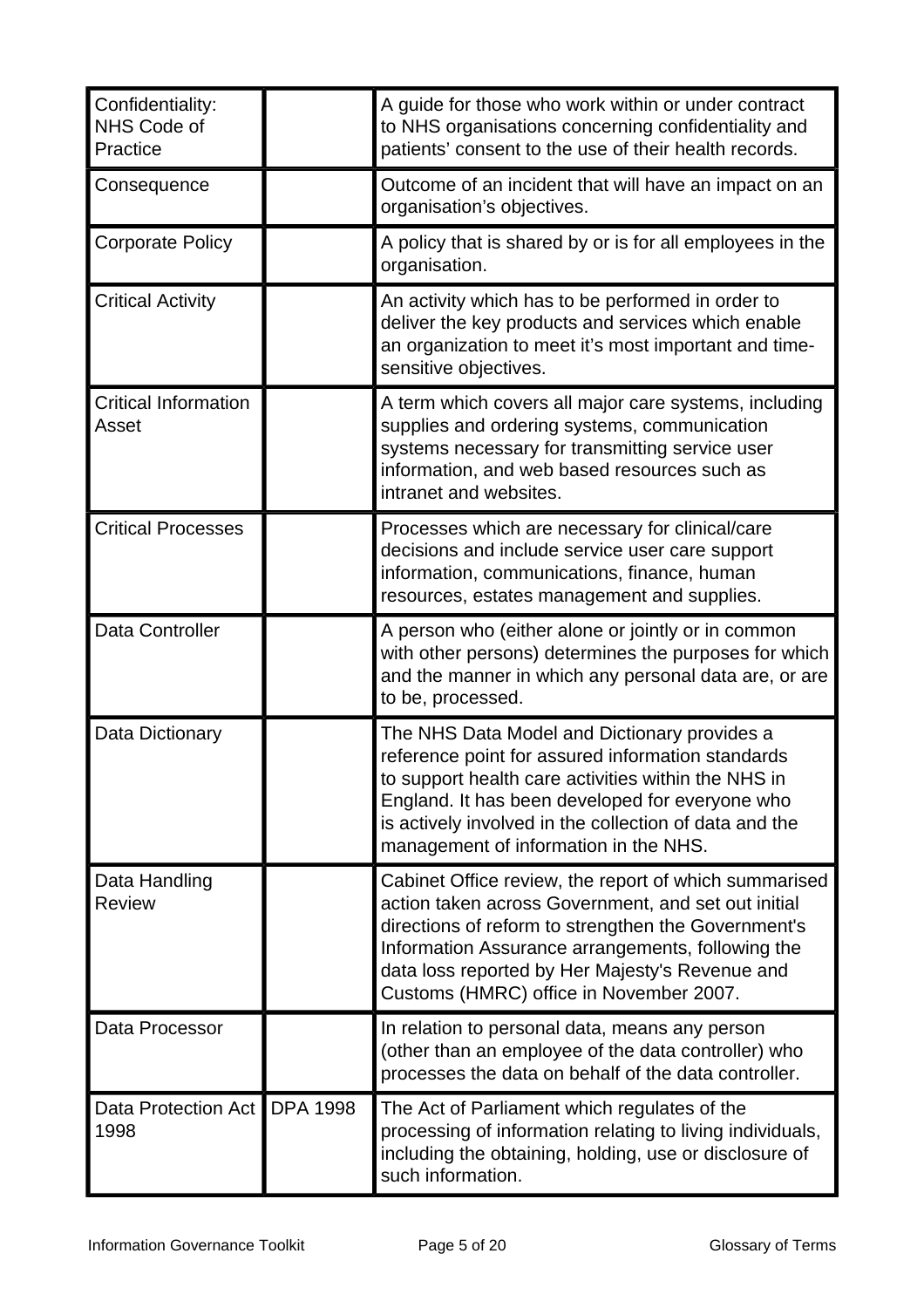| Data Set Change<br><b>Notice</b>               | <b>DSCN</b> | A publication issued by the NHS Information<br>Standards Board for Health and Social Care to<br>provide details of new or changes to existing,<br>information standards (see also Information Standards<br>Notice).                                                           |
|------------------------------------------------|-------------|-------------------------------------------------------------------------------------------------------------------------------------------------------------------------------------------------------------------------------------------------------------------------------|
| <b>Denial of Service</b>                       | <b>DoS</b>  | Result of any action or series of actions that prevents<br>any part of an information system from functioning.                                                                                                                                                                |
| Departmental<br>Policy                         |             | A policy that is applicable to local Departments only<br>(not to the whole organisation) and are for agreement<br>at local level.                                                                                                                                             |
| <b>Digital</b>                                 |             | Processing, storing, transmitting, representing, or<br>displaying data in the form of numerical digits, as in a<br>digital computer.                                                                                                                                          |
| <b>Director</b>                                |             | A member of the managing board of a business.                                                                                                                                                                                                                                 |
| Disclosure Log                                 |             | A register containing information about ad hoc<br>disclosures of personal information, useful for<br>ensuring there is consistency in responding to<br>disclosure requests.                                                                                                   |
| Disruption                                     |             | An event, whether anticipated (eg a labour strike<br>or hurricane) or unanticipated (eg a blackout or<br>earthquake), which causes an unplanned, negative<br>deviation from the expected delivery of products or<br>services according to the organisation's objectives.      |
| <b>Duty of Confidence</b>                      |             | A duty of confidence arises when one person<br>discloses information to another (eg patient to<br>clinician) in circumstances where it is reasonable to<br>expect that the information will be held in confidence.<br>It is a legal obligation that is derived from case law. |
| Electronic                                     |             | Refers to equipment, eg television sets, computers, in<br>which the current is controlled by transistors, valves,<br>and similar components and also to the components<br>themselves.                                                                                         |
| <b>Electronic Health</b><br>Record             | <b>EHR</b>  | An electronic record of the health and care provided to<br>an individual.                                                                                                                                                                                                     |
| Electronic<br>Prescription<br>Service          | <b>EPS</b>  | A service designed to reduce the paper administration<br>associated with prescribing and dispensing processes<br>by enabling prescriptions to be generated, transmitted<br>and received electronically.                                                                       |
| <b>Electronic Social</b><br><b>Care Record</b> | <b>ESCR</b> | A record containing all relevant information for a social<br>care user in one place.                                                                                                                                                                                          |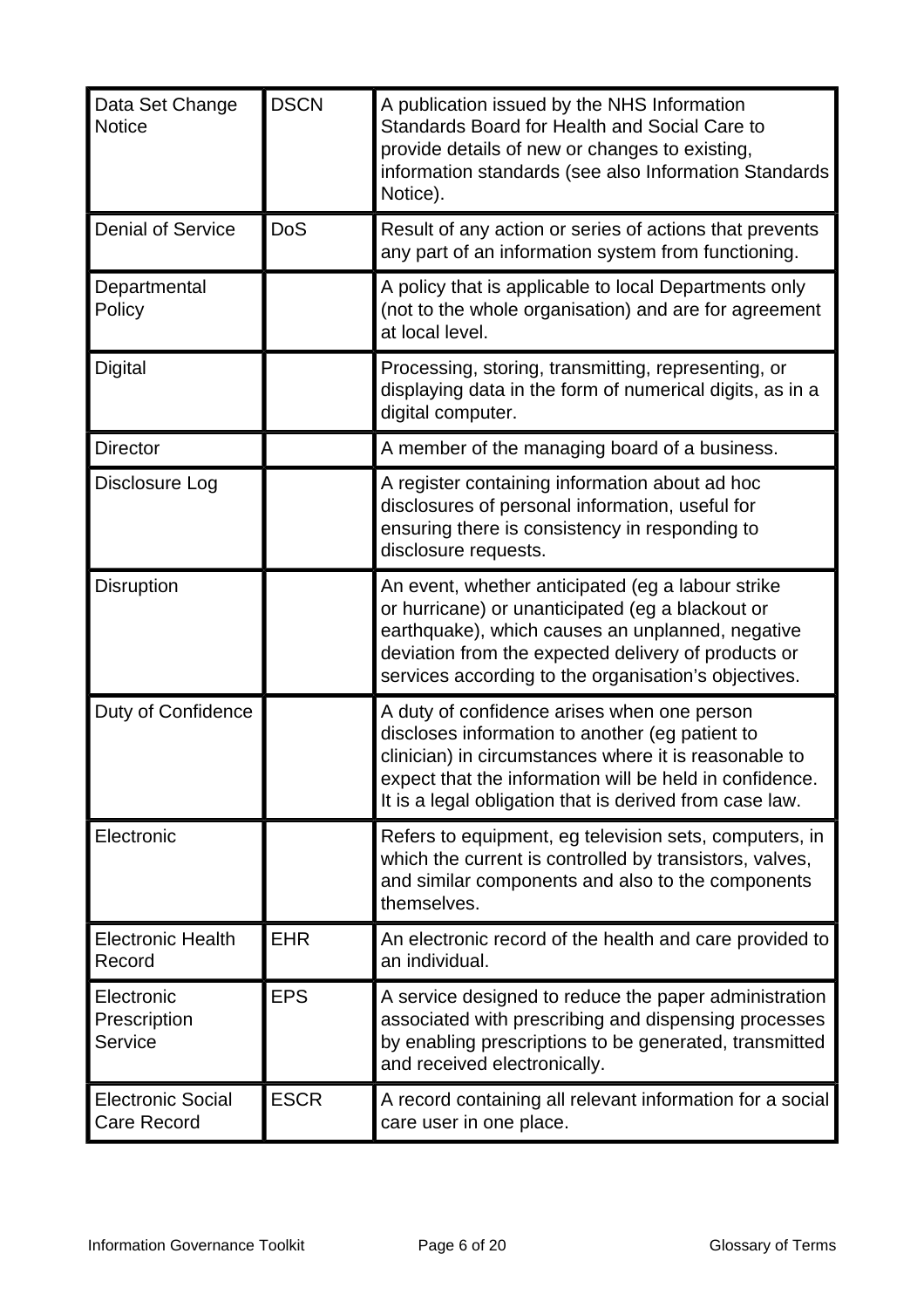| Electronic<br>Transmission of<br>Prescriptions    | <b>ETP</b>  | A system which enables GPs/prescribers to send<br>prescriptions electronically to pharmacies.                                                                                                                                                                                                                                                                                                                                     |
|---------------------------------------------------|-------------|-----------------------------------------------------------------------------------------------------------------------------------------------------------------------------------------------------------------------------------------------------------------------------------------------------------------------------------------------------------------------------------------------------------------------------------|
| Encryption                                        |             | The process of transforming information (referred<br>to as plaintext) using an algorithm (called cipher)<br>to make it unreadable to anyone except those<br>possessing special knowledge, usually referred to as<br>a key.                                                                                                                                                                                                        |
| <b>Episode of Care</b>                            |             | An episode of care is defined as one contact with<br>health services. This could include a visit to a GP, an<br>attendance at Accident and Emergency, or admission<br>to hospital.                                                                                                                                                                                                                                                |
| <b>Ethics and</b><br>Confidentiality<br>Committee | <b>ECC</b>  | The Ethics and Confidentiality Committee undertakes<br>the responsibilities of the National Information<br>Governance Board for Health and Social Care under<br>section 251 of the NHS Act 2006, and considers and<br>advises on ethical issues relating to the processing<br>of health or social care information as referred to it by<br>the NIGB.                                                                              |
| <b>European Free</b><br><b>Trade Association</b>  | <b>EFTA</b> | The European Free Trade Association was founded<br>on the premise of free trade as a means of achieving<br>growth and prosperity amongst its Member States<br>as well as promoting closer economic cooperation<br>between the Western European countries. Since then<br>EFTA has signed 20 free trade agreements with 29<br>countries from Columbia to the United Arab Emirates.                                                  |
| European<br>Parliament                            | EP          | The European Parliament is the only directly-elected<br>body of the European Union. There are 736 Members<br>of the Parliament who are elected once every five<br>years by voters right across the 27 Member States<br>of the European Union on behalf of its 500 million<br>citizens.                                                                                                                                            |
| <b>European Union</b>                             | EU          | The European Union (EU) is an economic and<br>political partnership between 27 democratic European<br>countries. EU countries set up bodies to run the<br>EU and adopt its legislation. The main bodies<br>are the European Parliament (representing the<br>people of Europe); the Council of the European<br>Union (representing national governments); and the<br>European Commission (representing the common EU<br>interest). |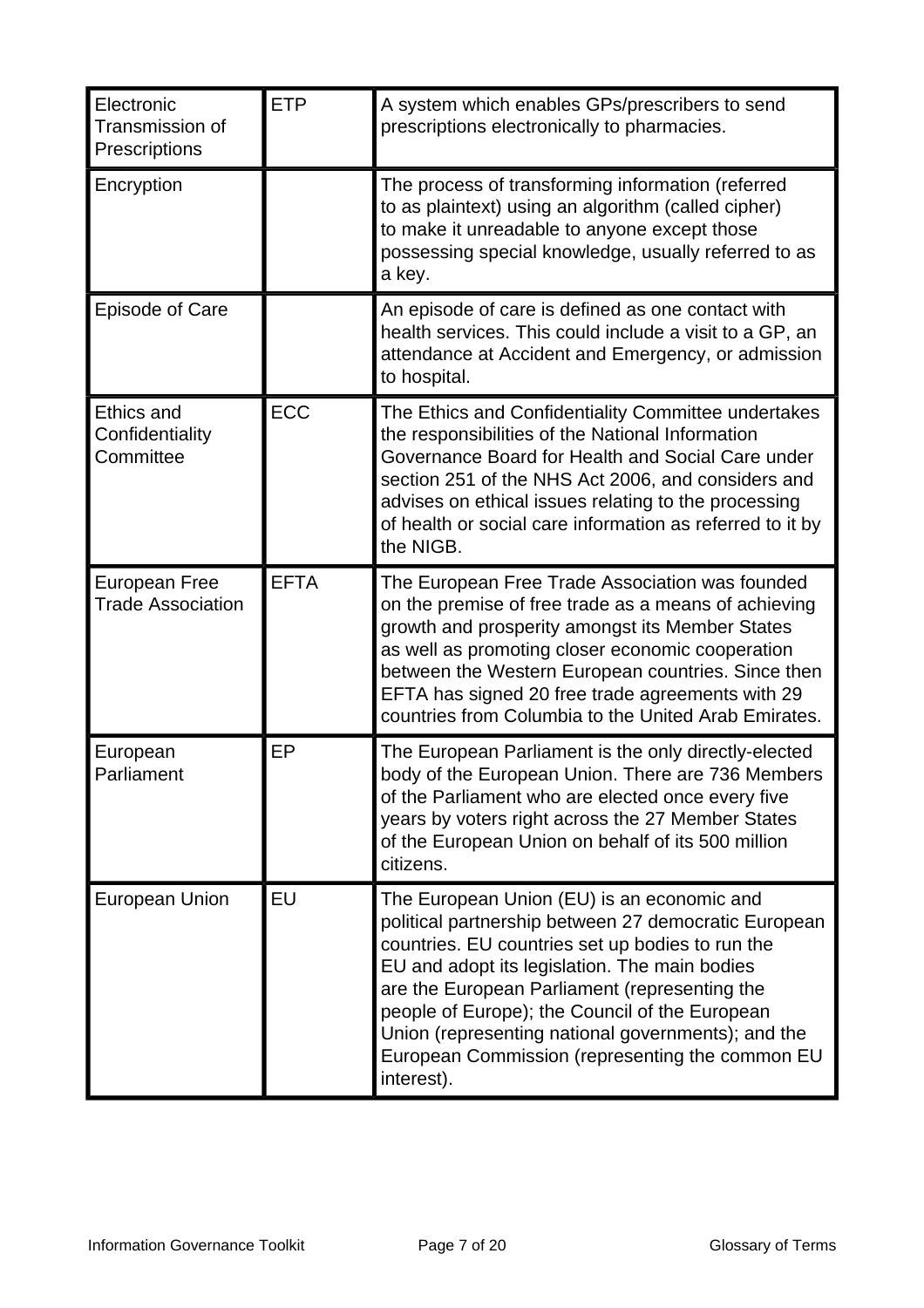| <b>Fair Processing</b>                              |                  | Processing broadly means collecting, using,<br>disclosing, retaining or disposing of personal data.<br>If any aspect of processing is unfair, there will be a<br>breach of the first data protection principle – even if it<br>can be shown that one or more of the conditions for<br>processing have been met.                                                                     |
|-----------------------------------------------------|------------------|-------------------------------------------------------------------------------------------------------------------------------------------------------------------------------------------------------------------------------------------------------------------------------------------------------------------------------------------------------------------------------------|
| <b>Forecasting Length</b><br>of Stay and Cost       | <b>FLoSC</b>     | Assists local councils to analyse the patterns of<br>length of stay (LOS) for publicly funded residents in<br>institutional long-term care (LTC); and forecasts the<br>cost of a council's existing, known commitments for a<br>period of time. The term "known commitments" refers<br>to the group of publicly funded residents currently in<br>residential care and nursing care. |
| <b>Foundation Trust</b>                             | FT               | A Foundation Trust is an organisation that is part<br>of the NHS in England and has gained a degree of<br>independence from the Department of Health and the<br>local NHS Strategic Health Authority.                                                                                                                                                                               |
| Freedom of<br><b>Information Act</b><br>2000        | <b>FOIA 2000</b> | The Act that makes provision for the disclosure of<br>information held by public authorities or by persons<br>providing services for them.                                                                                                                                                                                                                                          |
| Freedom to Act                                      |                  | The extent to which an individual is able to operate<br>using their own initiative.                                                                                                                                                                                                                                                                                                 |
| GP <sub>2</sub> GP                                  | GP2GP            | A service that enables patients' electronic health<br>records to be transferred directly and securely<br>between GP practices.                                                                                                                                                                                                                                                      |
| Guideline                                           |                  | A broad statement of good practice that is<br>systematically developed and guides practice.                                                                                                                                                                                                                                                                                         |
| <b>Hospital Episode</b><br><b>Statistics system</b> | <b>HES</b>       | HES is the national statistical data warehouse for<br>England of the care provided by NHS hospitals and<br>for NHS hospital patients treated elsewhere. HES<br>is the data source for a wide range of healthcare<br>analysis for the NHS, government and many other<br>organisations and individuals.                                                                               |
| Human Rights Act<br>1998                            | <b>HRA 1998</b>  | The Act which brought the rights and freedoms<br>guaranteed under the European Convention on<br>Human Rights into UK law.                                                                                                                                                                                                                                                           |
| <b>Improvement Plan</b>                             |                  | A detailed plan documenting actions to be taken to<br>improve Information Governance compliance (eg<br>in processes, training), the resources to be made<br>available (financial/personnel), the timescales to<br>be met and the person responsible for ensuring the<br>action is completed.                                                                                        |
| Incident                                            |                  | An event or occurrence.                                                                                                                                                                                                                                                                                                                                                             |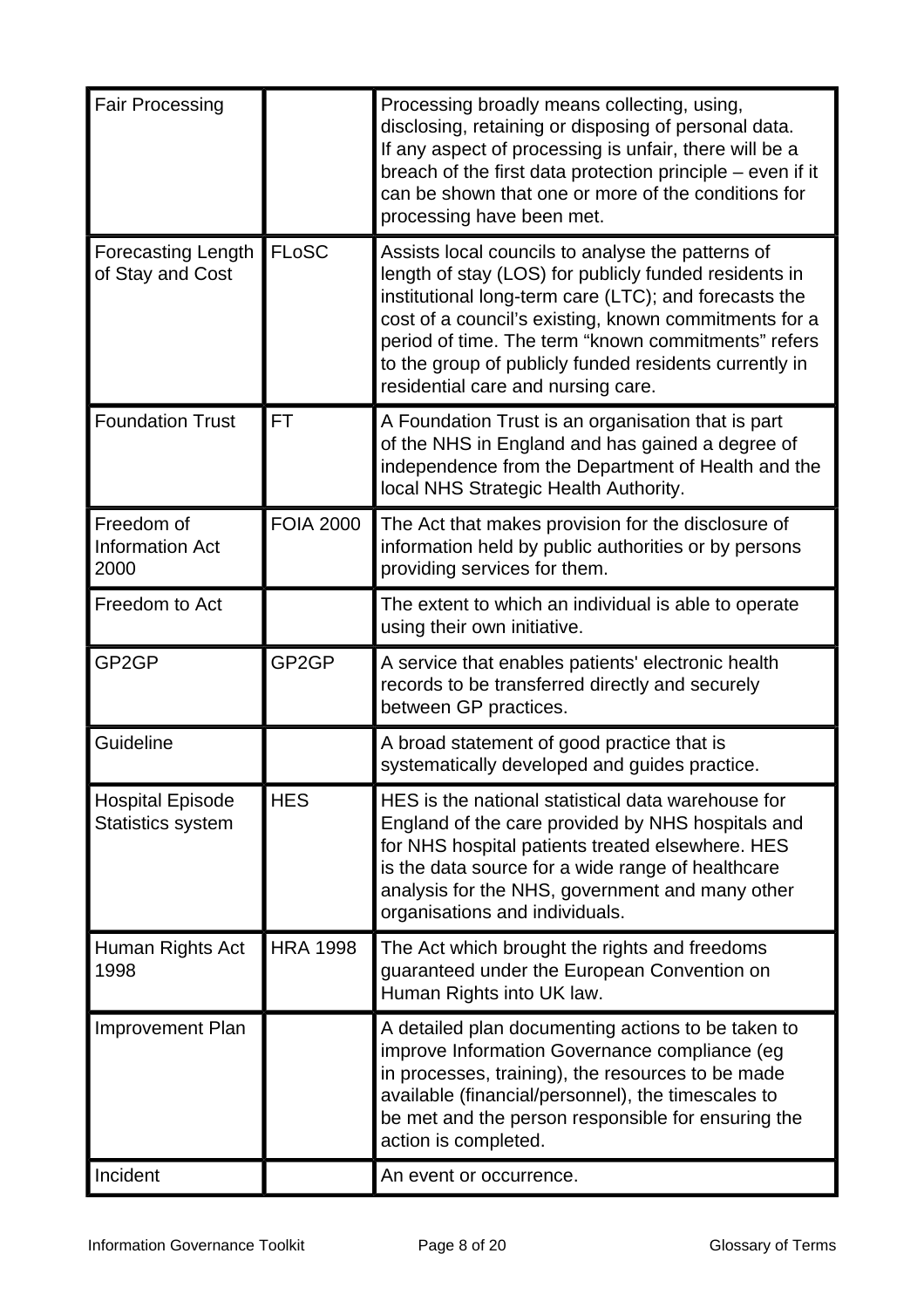| <b>Incident Reporting</b>                                  |                              | A method or means of documenting any unusual<br>problem, occurrence, or other situation that is likely to<br>lead to undesirable effects or that is not in accordance<br>with established policies, procedures or practices.                                                                                                                                                                                                                                                                                                                                                                                                                                                                              |
|------------------------------------------------------------|------------------------------|-----------------------------------------------------------------------------------------------------------------------------------------------------------------------------------------------------------------------------------------------------------------------------------------------------------------------------------------------------------------------------------------------------------------------------------------------------------------------------------------------------------------------------------------------------------------------------------------------------------------------------------------------------------------------------------------------------------|
| Informatics<br><b>Planning Guidance</b><br>2010/11         |                              | Informatics Planning Guidance provides more<br>detailed guidance to support regional and local<br>health community informatics planning as a key<br>component of their obligations under the NHS<br><b>Operating Framework.</b>                                                                                                                                                                                                                                                                                                                                                                                                                                                                           |
| <b>Information Asset</b>                                   |                              | Operating systems, infrastructure, business<br>applications, off-the-shelf products, services, user-<br>developed applications, records and information.                                                                                                                                                                                                                                                                                                                                                                                                                                                                                                                                                  |
| <b>Information Asset</b><br>Administrator                  | <b>IAA</b>                   | Information Asset Administrators are usually<br>operational members of staff who understand and<br>are familiar with information risks in their area<br>or department, eg. Security Managers, Records<br>Managers, Data Protection Officers, Internal Audit.<br>For smaller organisations, an appropriate operational<br>role may include Office or Departmental Managers,<br>Shift Supervisors and senior administrative staff.<br>Information Asset Administrators will implement<br>the organisation's information risk policy and risk<br>assessment process for those information assets<br>they support and will provide assurance reports to the<br>relevant Information Asset Owner as necessary. |
| <b>Information Asset</b><br>Owner                          | <b>IAO</b>                   | Information Asset Owners are directly accountable<br>to the Senior Information Risk Owner and must<br>provide assurance that information risk is being<br>managed effectively in respect of the information<br>assets that they 'own'. Information Asset Owners<br>may be assigned ownership of several assets of their<br>organisation.                                                                                                                                                                                                                                                                                                                                                                  |
| Information<br>Commissioner's<br>Office                    | <b>ICO</b>                   | The United Kingdom's independent public body set up<br>to uphold information rights in the public interest and<br>data privacy for individuals.                                                                                                                                                                                                                                                                                                                                                                                                                                                                                                                                                           |
| Information<br>Governance<br>Assurance<br><b>Statement</b> | IG<br>Assurance<br>Statement | A written statement of assurance by the Chief<br>Executive Officer of an organisation that his/her<br>organisation meets the information governance<br>standards in respect of data security set out in<br>Department of Health guidance.                                                                                                                                                                                                                                                                                                                                                                                                                                                                 |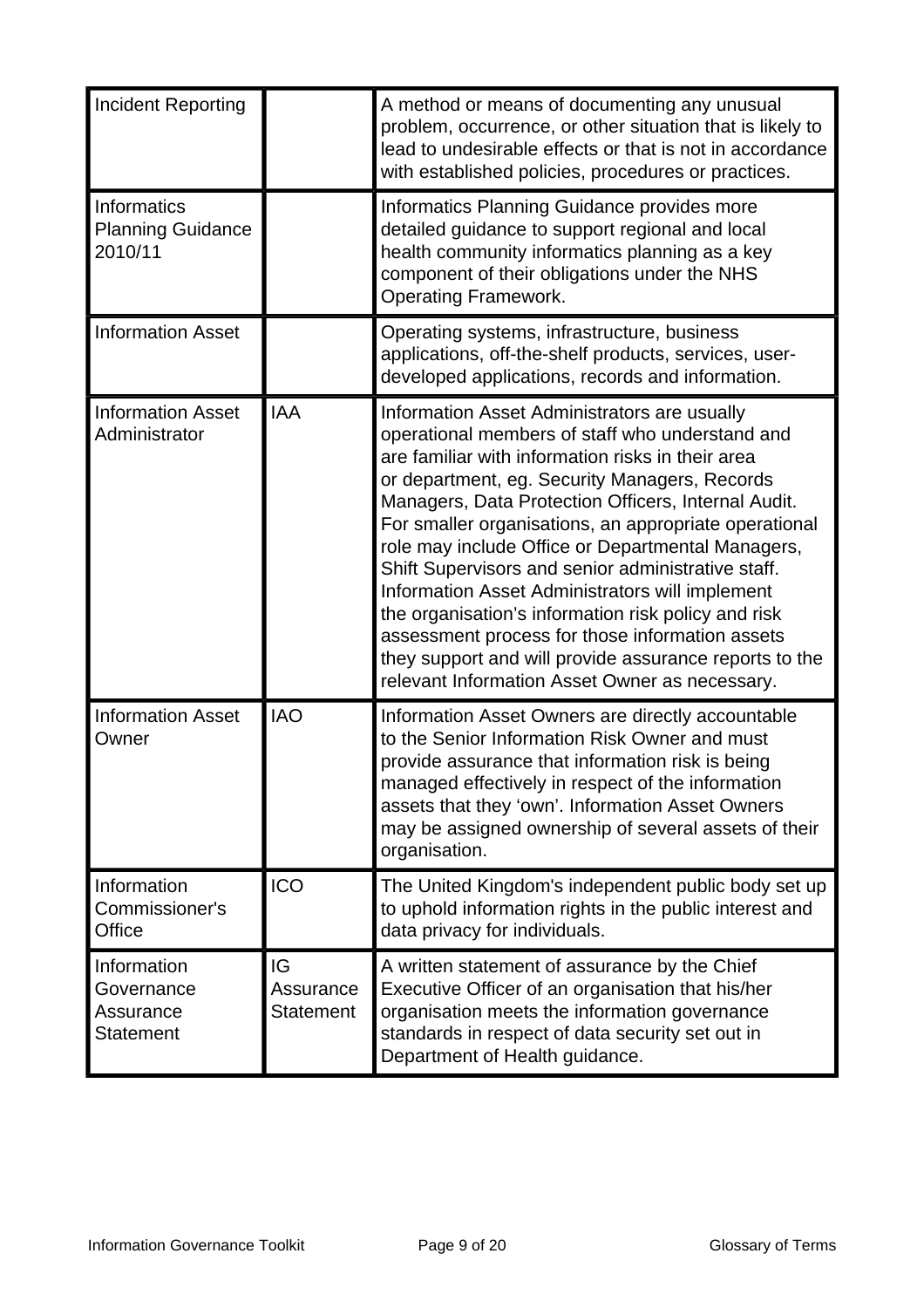| Information<br>Governance<br>Framework                                  |                    | The information governance framework for health<br>and social care is formed by those elements of<br>law and policy from which applicable information<br>governance standards are derived, and the activities<br>and roles which individually and collectively ensure<br>that the set standards are clearly defined and met.<br>Whilst a key focus of information governance is the<br>use of information about service users, it applies to<br>information and information processing in its broadest<br>sense and underpins both clinical and corporate<br>governance. |
|-------------------------------------------------------------------------|--------------------|--------------------------------------------------------------------------------------------------------------------------------------------------------------------------------------------------------------------------------------------------------------------------------------------------------------------------------------------------------------------------------------------------------------------------------------------------------------------------------------------------------------------------------------------------------------------------|
| Information<br><b>Governance Lead</b>                                   | <b>IG Lead</b>     | A senior representative in the organisation who leads<br>and co-ordinates the information governance works<br>programme.                                                                                                                                                                                                                                                                                                                                                                                                                                                 |
| Information<br>Governance<br>Security<br>Accreditation<br>Documentation | <b>IG Security</b> | The records kept of all security controls applied to a<br>Accreditation particular information asset, including assessments<br>Documentat and reviews of those controls.                                                                                                                                                                                                                                                                                                                                                                                                 |
| Information<br>Governance<br>Statement of<br>Compliance                 | IG SoC             | An agreement between NHS Connecting for Health<br>and any organisation wishing to use services<br>providing through the National Programme for IT.<br>The agreement stipulates the obligations which the<br>organisation is expected to maintain to ensure patient<br>data is safeguarded and only used appropriately.                                                                                                                                                                                                                                                   |
| Information<br>Lifecycle<br>Management                                  | <b>ILM</b>         | Refers to the management of information throughout<br>its lifecycle; from the point of its creation through to its<br>eventual disposal.                                                                                                                                                                                                                                                                                                                                                                                                                                 |
| <b>Information Quality</b>                                              |                    | Refers to the procedures and processes in place<br>to ensure that information is accurate, up-to-date,<br>free from duplication (for example, where two or<br>more different records exist for the same patient)<br>and free from confusion (where different parts of a<br>patient's records are held in different places, possibly<br>in different formats).                                                                                                                                                                                                            |
| <b>Information Risk</b><br>Lead                                         |                    | The person assigned lead responsibility for the<br>identification, assessment and control of risk to<br>business information and information systems.                                                                                                                                                                                                                                                                                                                                                                                                                    |
| Information<br>Security                                                 |                    | Protecting information and information systems from<br>unauthorised access, use, disclosure, disruption,<br>modification or destruction.                                                                                                                                                                                                                                                                                                                                                                                                                                 |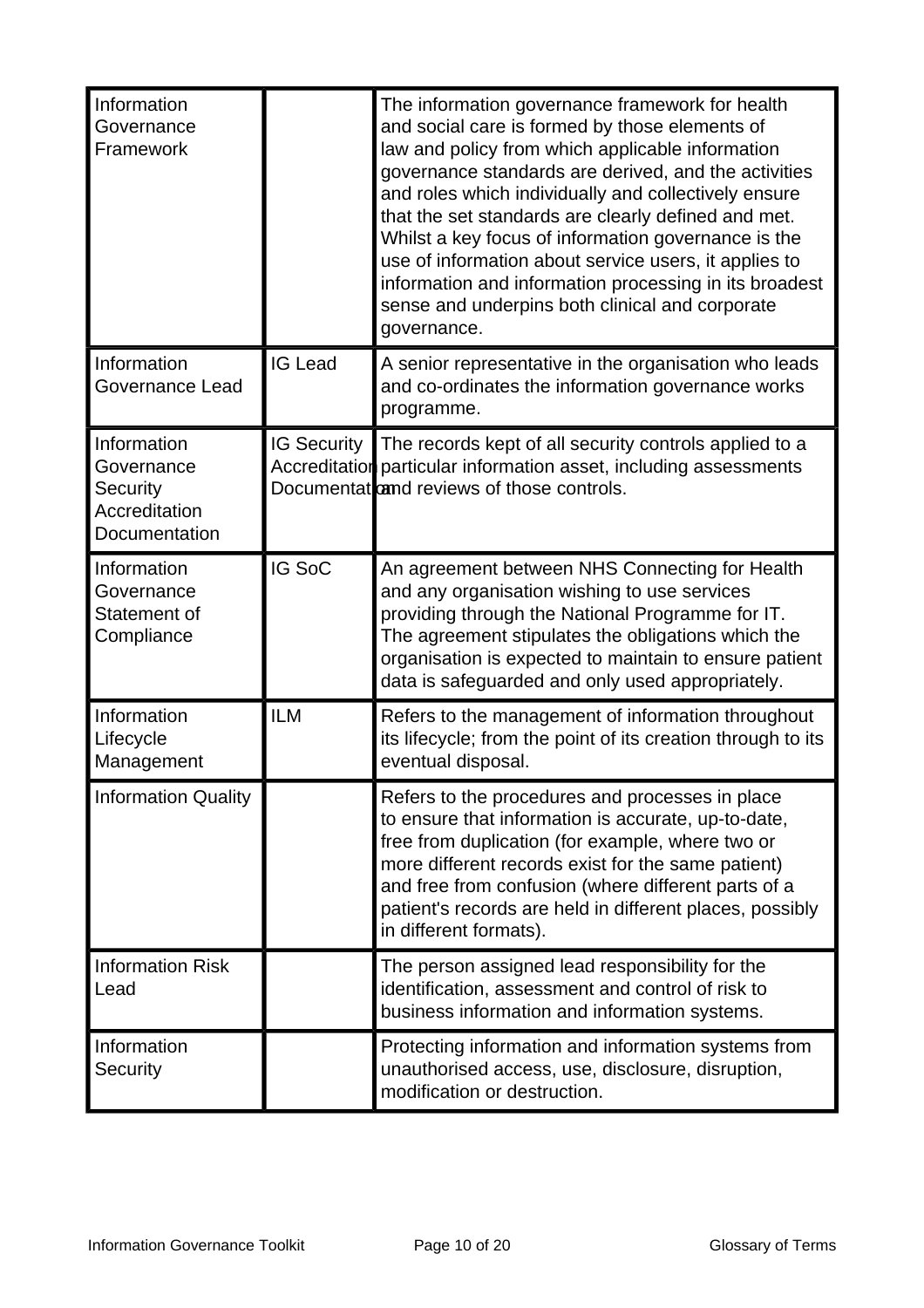| Information<br><b>Security Event</b>                                         |               | An identified occurrence of a system, service or<br>network state indicating a possible breach, or a<br>previously unknown situation which may be security<br>relevant of information security policy or failure of<br>safeguards.                                                                               |
|------------------------------------------------------------------------------|---------------|------------------------------------------------------------------------------------------------------------------------------------------------------------------------------------------------------------------------------------------------------------------------------------------------------------------|
| Information<br>Security<br><b>Management: NHS</b><br><b>Code of Practice</b> |               | A guide to the methods and required standards of<br>practice in the management of information security<br>for those who work within or under contract to, or<br>in business partnership with NHS organisations in<br>England.                                                                                    |
| Information<br><b>Standards Board</b>                                        | <b>ISB</b>    | The Information Standards Board (ISB) approves<br>information standards used in the NHS (England) and<br>in its work with other agencies such as social care.                                                                                                                                                    |
| Information<br><b>Standards Notice</b>                                       | <b>ISN</b>    | Previously known as Data Set Change Notices,<br>Information Standards Notices are the formal<br>notifications through which new, and changes to<br>existing, information standards are announced.                                                                                                                |
| Integrity                                                                    |               | Ensuring the accuracy and completeness of assets.                                                                                                                                                                                                                                                                |
| International<br>Classification of<br><b>Disease</b>                         | <b>ICD-10</b> | The International Statistical Classification of Disease<br>and Related Health Problems (10th revision) is used<br>in the NHS acute sector to record diseases and<br>health-related problems (the diagnosis or reason<br>for a patient episode of healthcare). The codes are<br>mandatory for use across England. |
| <b>Job Description</b>                                                       |               | Where the evidence of assignment of responsibility<br>is a job description this may not set out the specifics,<br>eg it may not say responsible for developing a code of<br>conduct, but could say responsible for confidentiality<br>work-area, which will suffice.                                             |
|                                                                              |               |                                                                                                                                                                                                                                                                                                                  |
| <b>Key Electronic</b><br><b>System</b>                                       |               | See 'Key Operational System'.                                                                                                                                                                                                                                                                                    |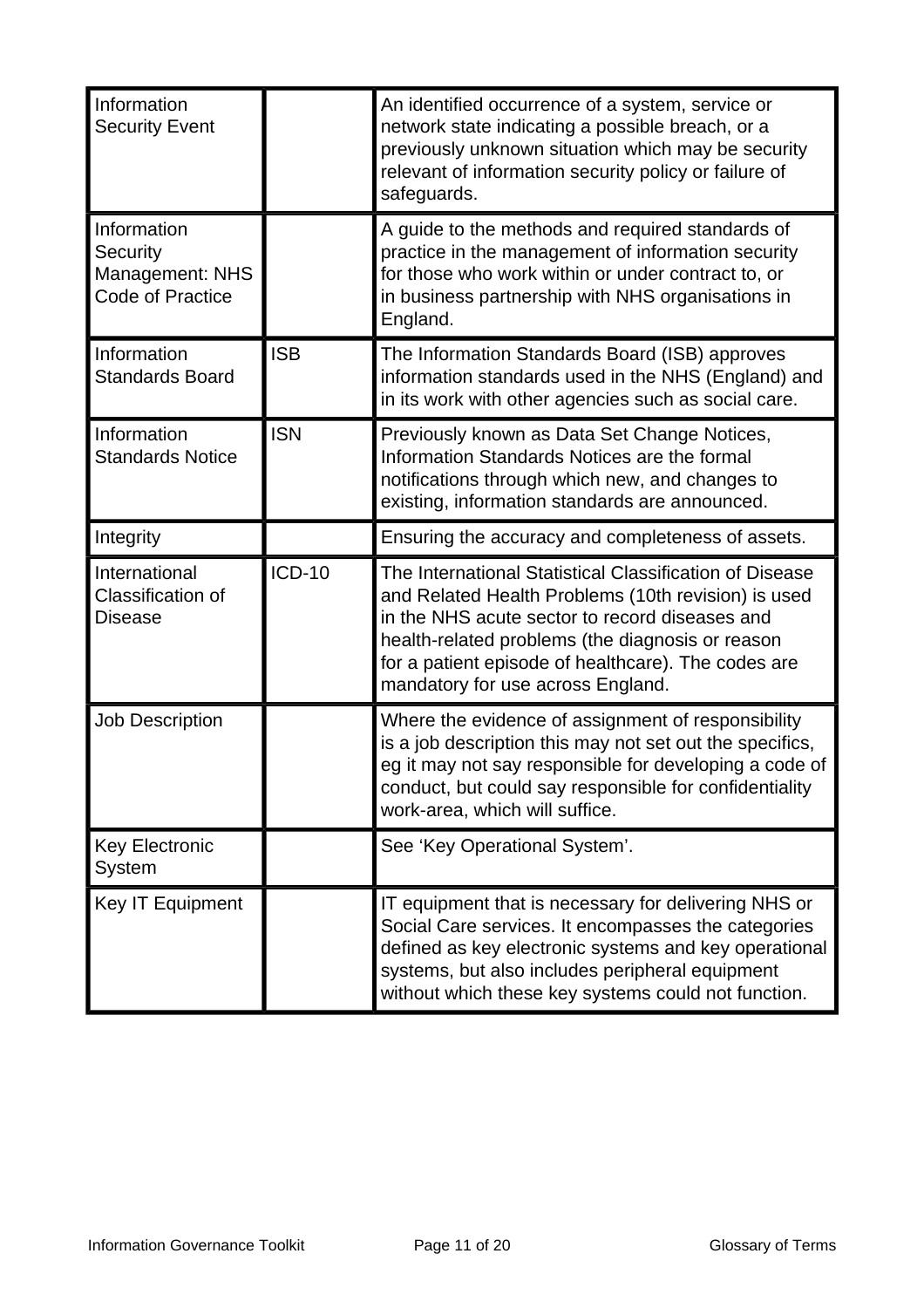| <b>Key Operational</b><br>System   |                 | These are the key operational systems for collecting<br>and holding patient or service user information. In<br>hospitals, the Patient Administration System (PAS)<br>is often the main database for most data used, but<br>other, department, systems (eg Pathology, Radiology,<br>A&E systems) which are used for the operational<br>delivery and organisation of care may also need to<br>be included. In primary care, the key system may<br>be the General Practice System. For Social Care<br>organisations, this may be the Social Care Electronic<br>Record System. |
|------------------------------------|-----------------|----------------------------------------------------------------------------------------------------------------------------------------------------------------------------------------------------------------------------------------------------------------------------------------------------------------------------------------------------------------------------------------------------------------------------------------------------------------------------------------------------------------------------------------------------------------------------|
| Legitimate<br>Relationship         | <b>LR</b>       | Staff involved in an individual patient's care are<br>considered to have a 'legitimate relationship' with that<br>patient. Access to confidential information about each<br>patient is limited to those staff who have a legitimate<br>relationship' with that patient.                                                                                                                                                                                                                                                                                                    |
| <b>Local Service</b><br>Provider   | <b>LSP</b>      | Local Service Providers are responsible for delivering<br>services at a local level and supporting local<br>organisations in delivering the benefits from them.<br>They ensure the integration of existing local systems<br>and, where necessary, implement new systems to<br>ensure that the national applications can be delivered<br>locally, while maintaining common standards.                                                                                                                                                                                       |
| <b>Malicious Code</b>              |                 | Software that interferes with the normal operation<br>of a computer system and executes without the<br>express consent of the user. Malicious code includes<br>programs such as viruses, worms and Trojans that<br>can perform unauthorised processes on a computer<br>or network such as sending an email, stealing<br>passwords or deleting information.                                                                                                                                                                                                                 |
| <b>Malware</b>                     |                 | Software that interferes with the normal operation<br>of a computer system and executes without the<br>express consent of the user. Malicious code includes<br>programs such as viruses, worms and Trojans that<br>can perform unauthorised processes on a computer<br>or network such as sending an email, stealing<br>passwords or deleting information.                                                                                                                                                                                                                 |
| <b>Mental Capacity</b><br>Act 2005 | <b>MCA 2005</b> | An Act of Parliament which made new provisions<br>relating to persons who lack mental capacity to make<br>decisions for themselves.                                                                                                                                                                                                                                                                                                                                                                                                                                        |
| <b>Mobile Computing</b>            |                 | The use of portable computing devices.                                                                                                                                                                                                                                                                                                                                                                                                                                                                                                                                     |
| Monitor                            |                 | The independent regulator for NHS Foundation<br>Trusts.                                                                                                                                                                                                                                                                                                                                                                                                                                                                                                                    |
| Monitoring                         |                 | This may be a formal continuous assessment exercise<br>or a random sampling eg a survey of staff compliance.                                                                                                                                                                                                                                                                                                                                                                                                                                                               |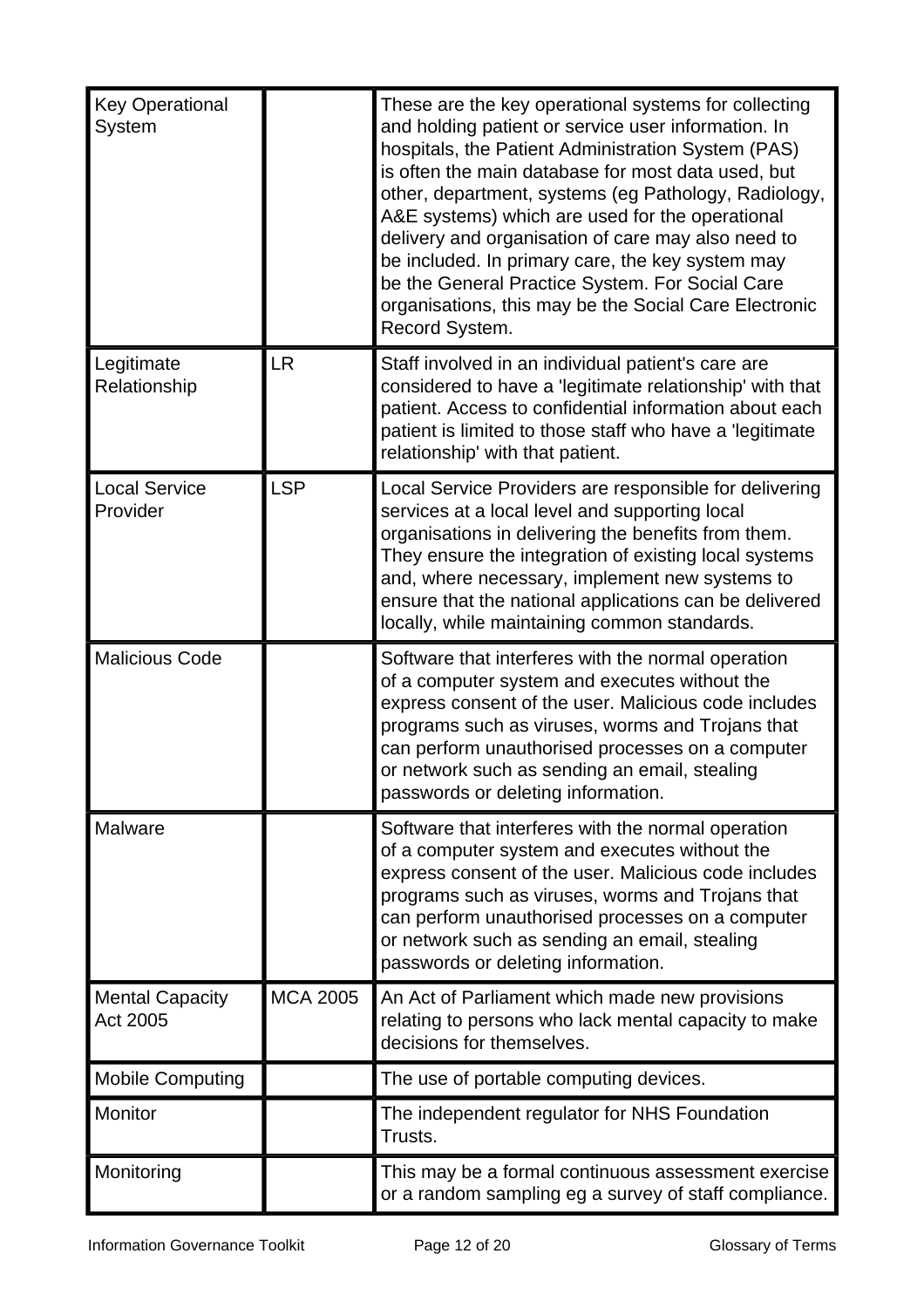| <b>National Health</b><br>Applications and<br>Infrastructure<br>Service             | <b>NHAIS</b>   | The National Health Applications and Infrastructure<br>Service was renamed in 2006 and is now formally<br>known as NHS Connecting for Health Systems and<br>Service Delivery. It now covers a wide range of<br>centrally managed systems and services including<br>Health Space, the Exeter Systems, the NHS Central<br>Register and the Tracking Database.                            |
|-------------------------------------------------------------------------------------|----------------|----------------------------------------------------------------------------------------------------------------------------------------------------------------------------------------------------------------------------------------------------------------------------------------------------------------------------------------------------------------------------------------|
| National<br>Information<br>Governance Board<br>for Health and<br><b>Social Care</b> | <b>NIGB</b>    | Provides leadership and promotes consistent<br>standards for information governance across health<br>and social care. It arbitrates on the interpretation<br>and application of information governance policy<br>and gives advice on matters at national level. The<br>Board produces and publishes the NHS Care Record<br>Guarantee for England.                                      |
| <b>National Patient</b><br><b>Safety Agency</b>                                     | <b>NPSA</b>    | The National Patient Safety Agency is an Arm's<br>Length Body of the Department of Health, and was<br>set up to lead and contribute to improved, safe<br>patient care by informing, supporting and influencing<br>organisations and people working in the health sector.                                                                                                               |
| <b>National</b><br>Programme for IT                                                 | <b>NPfIT</b>   | The programme which, since 2004, has been<br>responsible for the procurement and delivery of the<br>multi-billion pound investment in new information and<br>technology systems to improve the NHS in England.                                                                                                                                                                         |
| <b>National Service</b><br>Framework                                                | <b>NSF</b>     | National Service Frameworks and strategies set clear<br>quality requirements for care. These are based on<br>the best available evidence of what treatments and<br>services work most effectively for patients. There are<br>several NSFs, eg for mental health, coronary heart<br>disease, and diabetes.                                                                              |
| <b>Network Sniffing</b>                                                             |                | A network sniffer is a program or device that monitors<br>data travelling over a network.                                                                                                                                                                                                                                                                                              |
| <b>Networked Data</b>                                                               |                | Data which is stored and can be accessed by<br>computerised systems linked to the same network.                                                                                                                                                                                                                                                                                        |
| <b>NHS Care Record</b><br>Guarantee                                                 |                | See 'Care Record Guarantee'.                                                                                                                                                                                                                                                                                                                                                           |
| <b>NHS Care Records</b><br>Service                                                  | <b>NHS CRS</b> | The NHS Care Records Service is a secure service<br>that links patient information from different parts of the<br>NHS electronically, so that authorised NHS staff and<br>patients have the information they need to make care<br>decisions. There are two elements to the NHS Care<br>Records Service: detailed records (held locally) and<br>Summary Care Records (held nationally). |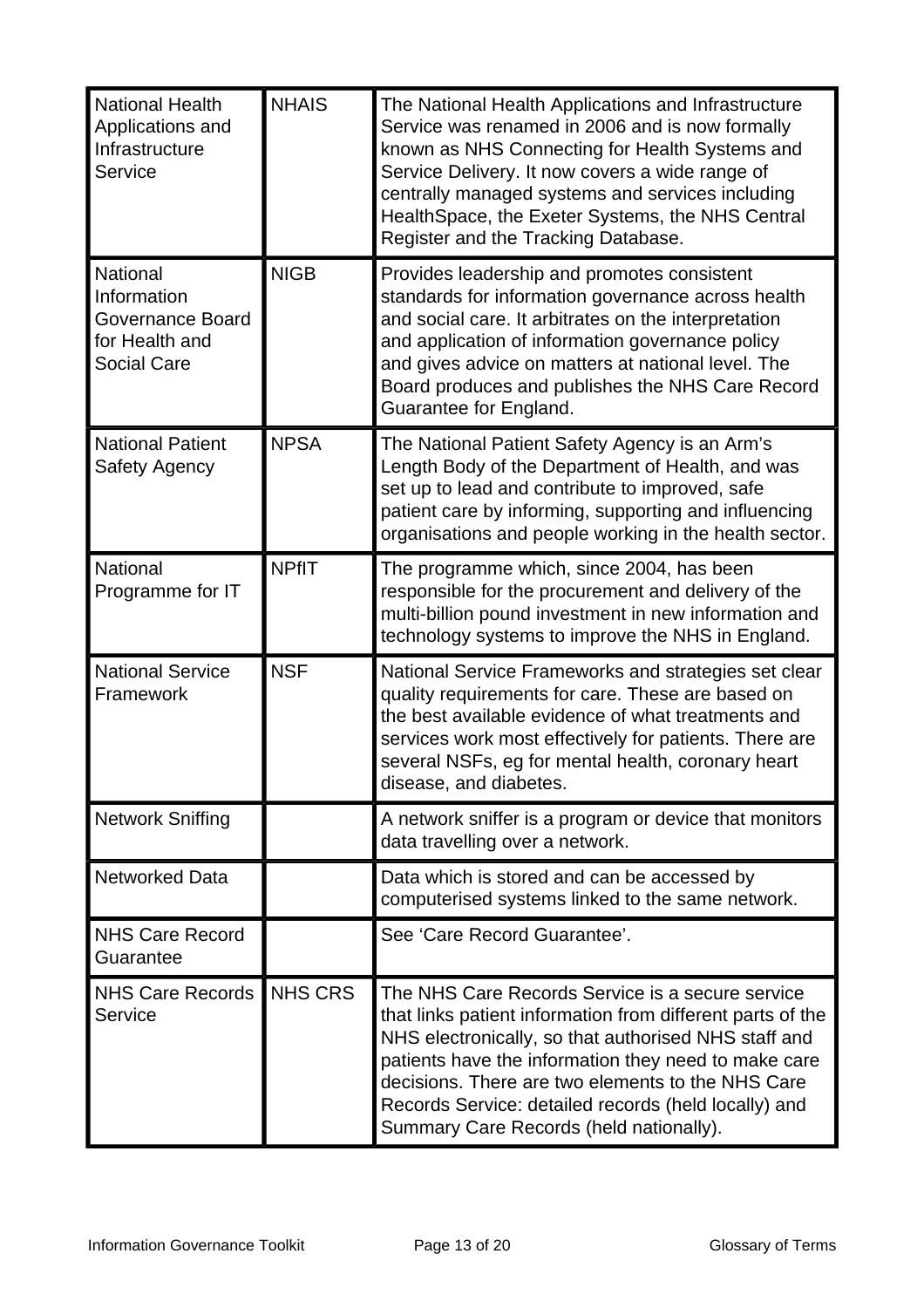| <b>NHS Litigation</b><br>Authority                                    | <b>NHSLA</b>   | The NHS Litigation Authority handles negligence<br>claims and works to improve risk management<br>practices in the NHS. They are also responsible for<br>resolving disputes between practitioners and primary<br>care trusts, giving advice to the NHS on human rights<br>case law and handling equal pay claims on behalf of<br>the NHS.                                                                                   |
|-----------------------------------------------------------------------|----------------|-----------------------------------------------------------------------------------------------------------------------------------------------------------------------------------------------------------------------------------------------------------------------------------------------------------------------------------------------------------------------------------------------------------------------------|
| <b>NHS Network</b>                                                    | N <sub>3</sub> | The new NHS Network is the high speed private<br>broadband computer network used by the NHS and its<br>partners.                                                                                                                                                                                                                                                                                                            |
| <b>NHS Number</b>                                                     |                | A national number assigned to all patients registered<br>with the NHS in England and which is used by the<br>NHS and social care as a unique patient identifier.                                                                                                                                                                                                                                                            |
| <b>NHS Operating</b><br>Framework<br>2010/11                          |                | Issued normally in December each year, the NHS<br>Operating Framework sets out the Department of<br>Health's specific business, financial arrangements and<br>priorities for the NHS for the following financial year.                                                                                                                                                                                                      |
| <b>NHS Summary</b><br><b>Care Record</b>                              | <b>NHS SCR</b> | See NHS Care Records Service.                                                                                                                                                                                                                                                                                                                                                                                               |
| <b>NHSmail</b>                                                        |                | NHSmail is a secure national email and directory<br>service used to transmit email messages between<br>NHS organisations.                                                                                                                                                                                                                                                                                                   |
| Non-Care Purpose                                                      |                | The use of information for a purpose that does not<br>directly contribute to the diagnosis, care and treatment<br>of an individual, or to the audit/assurance of the care<br>provided.                                                                                                                                                                                                                                      |
| Non-Disclosure<br>Clause                                              |                | Is a clause within a contract that requires that the<br>parties to the contract do not share the material,<br>knowledge or information pertaining to the contract<br>with anyone that is not a party to the contract.                                                                                                                                                                                                       |
| Office of<br>Population,<br>Censuses<br>and Surveys<br>Classification | OPCS-4         | OPCS-4 is an abbreviation for the Office of<br>Population, Censuses and Surveys Classification of<br>Surgical Operations and Procedures (4th revision).<br>This statistical classification translates operations<br>and surgical procedures into codes. OPCS-4 is a<br>mandatory NHS data standard, and its output forms<br>part of the data flows for Commissioning Data Sets<br>and national Hospital Episode Statistics. |
| Ombudsman                                                             |                | An official appointed to investigate individuals'<br>complaints against bad or dishonest administration,<br>especially that of public authorities.                                                                                                                                                                                                                                                                          |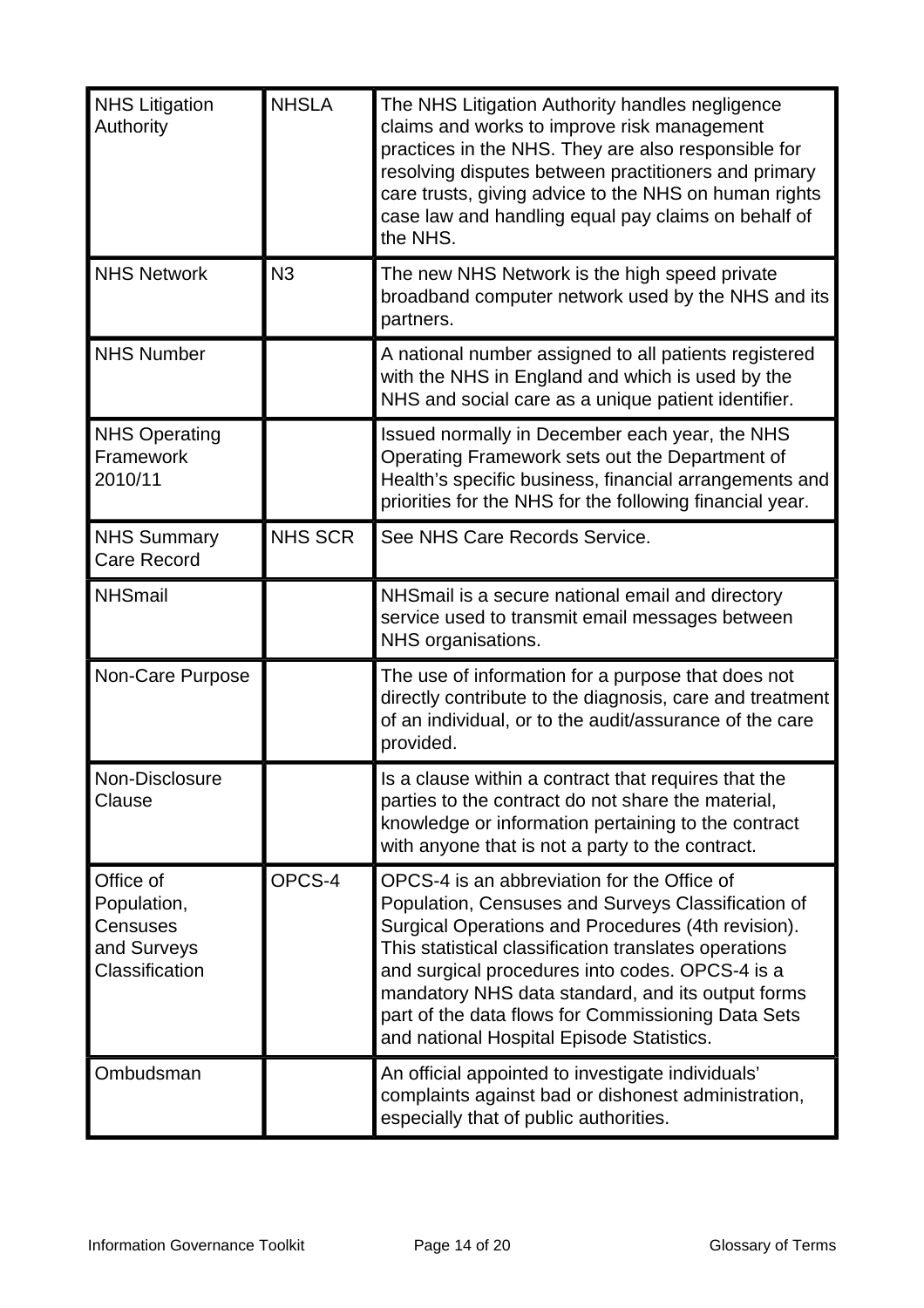| <b>Operational Staff</b>                            |             | In the context of the Information Governance Toolkit,<br>operational staff refers to those staff members<br>that provide services directly to users, so it would<br>incorporate clinical/care staff and administrative/<br>clerical staff that deal directly with the public.                                                                                                                                                                                 |
|-----------------------------------------------------|-------------|---------------------------------------------------------------------------------------------------------------------------------------------------------------------------------------------------------------------------------------------------------------------------------------------------------------------------------------------------------------------------------------------------------------------------------------------------------------|
| Organisation                                        |             | An organised body of people with a particular<br>purpose, eg a business.                                                                                                                                                                                                                                                                                                                                                                                      |
| Outsourcing                                         |             | The transfer of a business function to an external<br>provider.                                                                                                                                                                                                                                                                                                                                                                                               |
| <b>Patient Advice and</b><br><b>Liaison Service</b> | <b>PALS</b> | Patient Advice and Liaison Services provide<br>information, advice and support to help patients,<br>families and their carers.                                                                                                                                                                                                                                                                                                                                |
| <b>Patient Identifiable</b><br>Information          |             | Any information that may be used to identify a patient<br>directly or indirectly. Key identifiable information<br>includes patient name, address, date of birth, full<br>post code, images, tapes, NHS number and local<br>identifiable codes.                                                                                                                                                                                                                |
| <b>Penetration Test</b>                             |             | A penetration test is a method of evaluating the<br>security of a computer system or network by<br>simulating an attack from a malicious source.                                                                                                                                                                                                                                                                                                              |
| Person Identifiable<br>Information                  |             | Information about a person which would enable<br>that person's identity to be established. This might<br>be fairly explicit such as an unusual surname or<br>isolated postcode or items of different information<br>which if taken together could allow the person to be<br>identified. All information that relates to an attribute<br>of an individual should be considered as potentially<br>capable of identifying them to a greater or lesser<br>extent. |
| <b>Personal Data</b>                                |             | Any information which fall within the remit of the UK<br>Data Protection Act 1998. Also referred to as Person<br>Identifiable Data (as defined within the DPA 1998).                                                                                                                                                                                                                                                                                          |
| Personal<br>Demographics<br>Service                 | <b>PDS</b>  | The national electronic database of basic NHS<br>patient demographic details and their NHS Number. It<br>enables a patient to be readily identified by healthcare<br>professionals, and associated with their medical<br>details.                                                                                                                                                                                                                             |
| <b>Personal Spine</b><br><b>Information Service</b> | <b>PSIS</b> | A health record service which stores and provides<br>health event based information to authorised users.                                                                                                                                                                                                                                                                                                                                                      |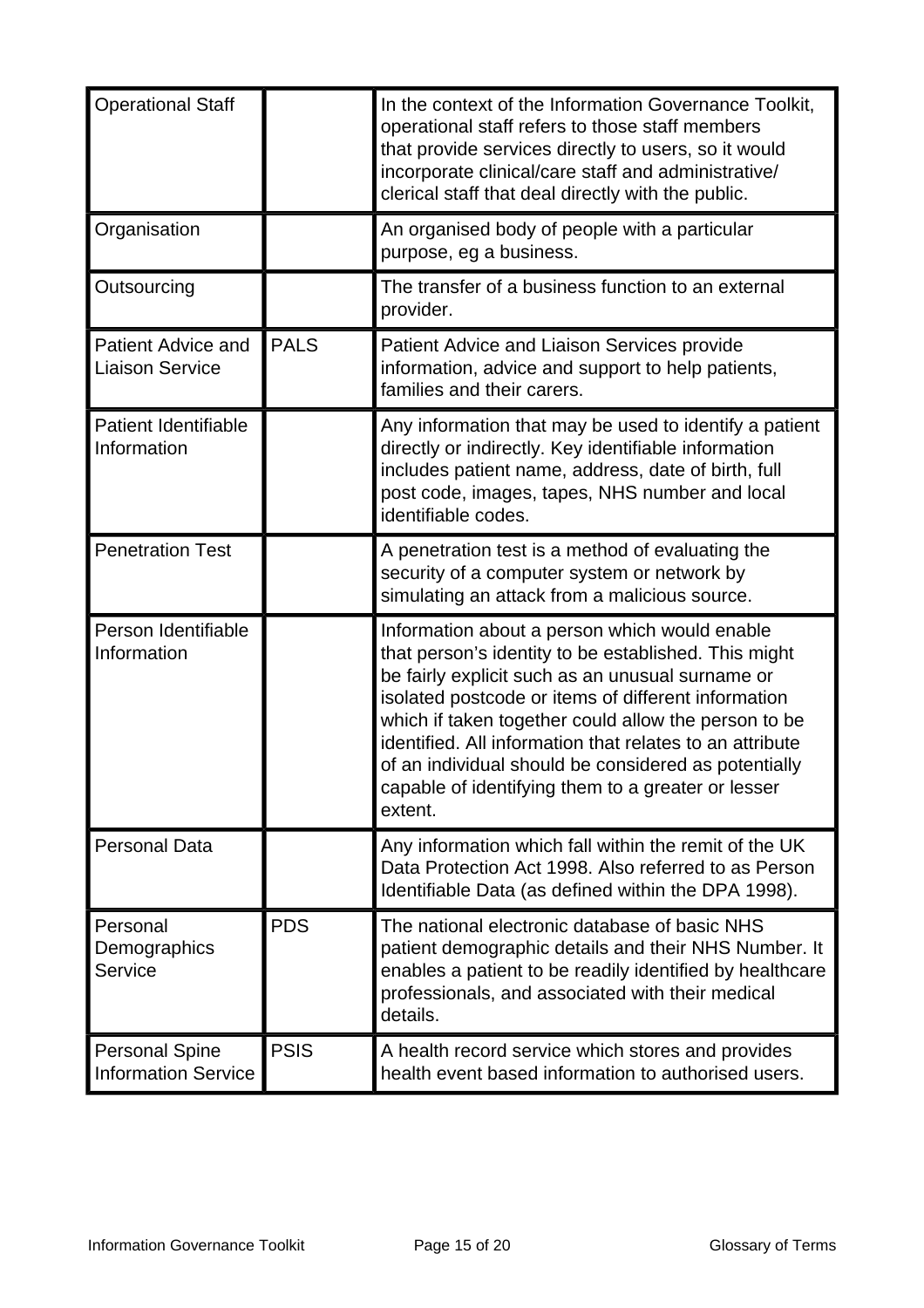| Policy                                                                           |              | A policy is a statement of an organisation's<br>intentions and approach to fulfilling its statutory<br>and organisational responsibilities. Policies are<br>underpinned by relevant evidence and guidelines<br>and enable management and staff to make correct<br>decisions, work effectively and comply with relevant<br>legislation and an organisation's aims and objectives.<br>They may be supported by relevant procedures.                                   |
|----------------------------------------------------------------------------------|--------------|---------------------------------------------------------------------------------------------------------------------------------------------------------------------------------------------------------------------------------------------------------------------------------------------------------------------------------------------------------------------------------------------------------------------------------------------------------------------|
| <b>Portable Devices</b>                                                          |              | Refers to devices which are handheld or worn; for<br>example, laptops, personal digital assistants, smart<br>phones.                                                                                                                                                                                                                                                                                                                                                |
| <b>Position Based</b><br><b>Access Control</b>                                   | <b>PBAC</b>  | PBAC defines access control requirements by job<br>role allowing for any number of employees to share<br>generic access rights based on what they do rather<br>than who they are.                                                                                                                                                                                                                                                                                   |
| <b>Primary Care Trust</b>                                                        | <b>PCT</b>   | The NHS body responsible for the delivery of<br>healthcare services and health improvement to a local<br>area, either by providing the services themselves or<br>by commissioning the services from other providers.                                                                                                                                                                                                                                                |
| Procedure                                                                        |              | A procedure is a set of detailed step-by-step<br>instructions that describe the appropriate method for<br>carrying out tasks or activities to achieve a stated<br>outcome to the highest standards possible and to<br>ensure efficiency, consistency and safety.                                                                                                                                                                                                    |
| Process                                                                          |              | A process is the practical workings of one or more<br>procedures that are linked in order to meet a policy<br>requirement.                                                                                                                                                                                                                                                                                                                                          |
| <b>Projecting Adult</b><br><b>Needs and Service</b><br><b>Information System</b> | <b>PANSI</b> | This view-only system is developed by the Institute<br>of Public Care (IPC) for the Care Services Efficiency<br>Delivery Programme (CSED). It is for use by local<br>authority planners and commissioners of social care<br>provision in England, together with providers and<br>supporting organisations. It is a programme designed<br>to help explore the possible impact that demography<br>and certain conditions may have on populations aged<br>18 to 64.    |
| <b>Projecting Older</b><br>People Population<br><b>Information System</b>        | <b>POPPI</b> | This view-only system is developed by the Institute<br>of Public Care (IPC) for the Care Services Efficiency<br>Delivery Programme (CSED). It is for use by local<br>authority planners and commissioners of social care<br>provision in England, together with providers and<br>supporting organisations. It is a programme designed<br>to help explore the possible impact that demography<br>and certain conditions may have on populations aged<br>65 and over. |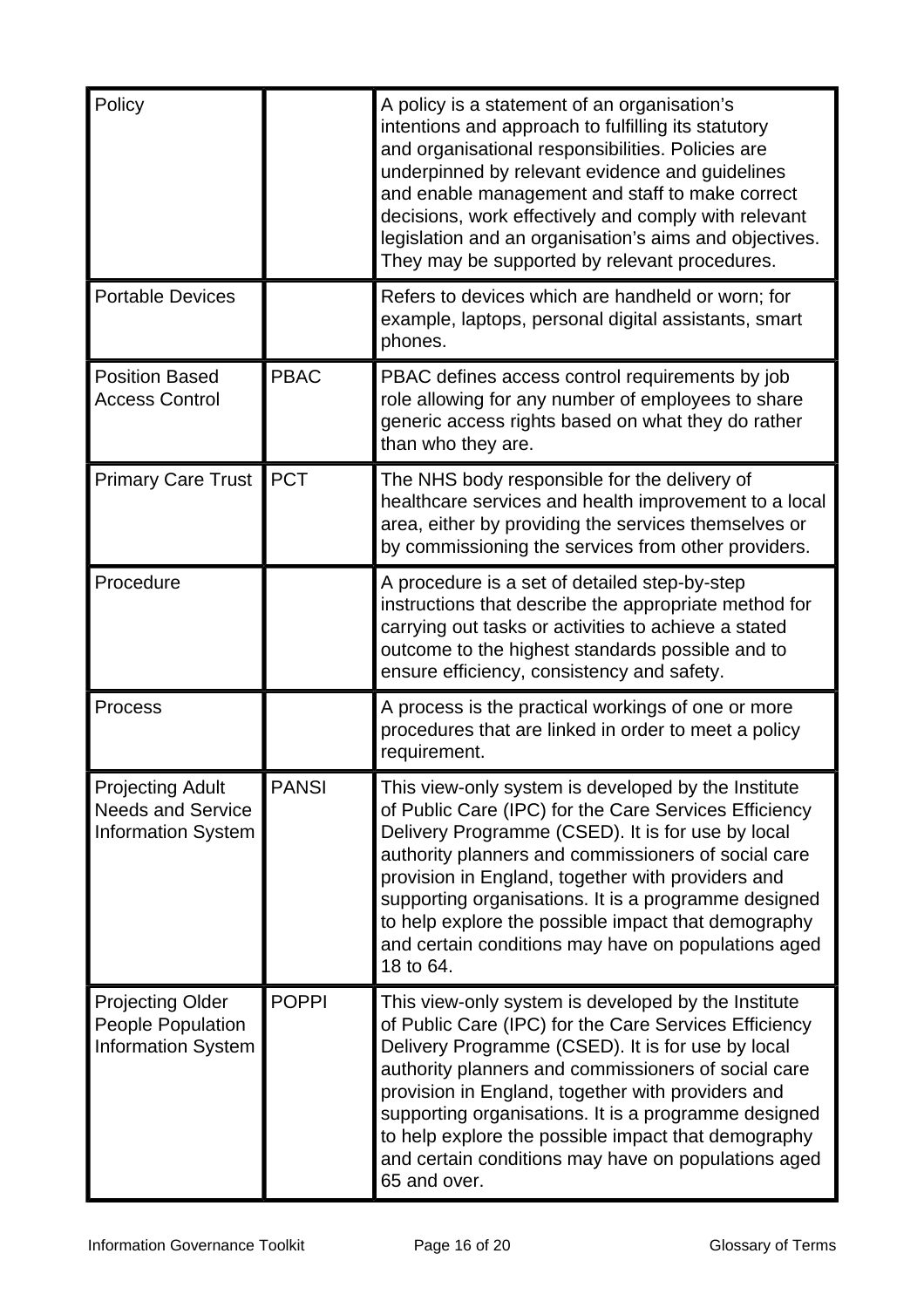| Protocol                                                     |                 | A protocol is an explicit, detailed plan of a procedure.<br>In healthcare, protocols are usually detailed<br>descriptions of the steps taken to deliver care or<br>treatment to a patient.                                                                                                                 |
|--------------------------------------------------------------|-----------------|------------------------------------------------------------------------------------------------------------------------------------------------------------------------------------------------------------------------------------------------------------------------------------------------------------|
| <b>Public Records Act</b><br>1958                            | <b>PRA 1958</b> | An Act to make new provision with respect to public<br>records and the Public Record Office, and for<br>connected purposes. It includes duties about selection<br>and preservation of public records, places of deposit,<br>access and destruction.                                                        |
| Publication<br>Scheme                                        |                 | A publication scheme sets out the kinds of information<br>that a public authority should make routinely available.<br>The information should be easy for the authority and<br>any individual to find and use.                                                                                              |
| RA01 Form                                                    | <b>RA01</b>     | Used by a Registration Authority to register a user for<br>access to patient information contained on the NHS<br><b>Care Records Service</b>                                                                                                                                                               |
| Records<br>Management                                        |                 | Records management is the practice of maintaining<br>the records of an organisation from the time they<br>are created up to their eventual disposal. This may<br>include naming, version control, storing, tracking,<br>securing, and destruction (or in some cases, archival<br>preservation) of records. |
| <b>Records</b><br><b>Management: NHS</b><br>Code of Practice |                 | A guide to the required standards of practice in the<br>management of records for those who work within or<br>under contract to NHS organisations in England. It is<br>based on legal requirements and professional best<br>practice.                                                                      |
| Registration<br>Authority                                    | RA              | Manages the registration and access control<br>processes required to ensure that individuals who<br>need to access the NHS Care Records Service and<br>related IT services have had their identity rigorously<br>checked and are assigned appropriate access.                                              |
| Registration<br><b>Authority Agent</b>                       | <b>RAA</b>      | Responsible for ensuring Registration Authority<br>services are delivered to users in accordance with<br>policy and governance, including registration of<br>sponsors and healthcare professionals.                                                                                                        |
| Registration<br><b>Authority Manager</b>                     | <b>RAM</b>      | Responsible for ensuring that Registration Authority<br>services are provided in accordance with policy and<br>procedure requirements identified by the Department<br>of Health / NHS Connecting for Health, and for the<br>efficient day to day operation and capacity planning of<br>the services.       |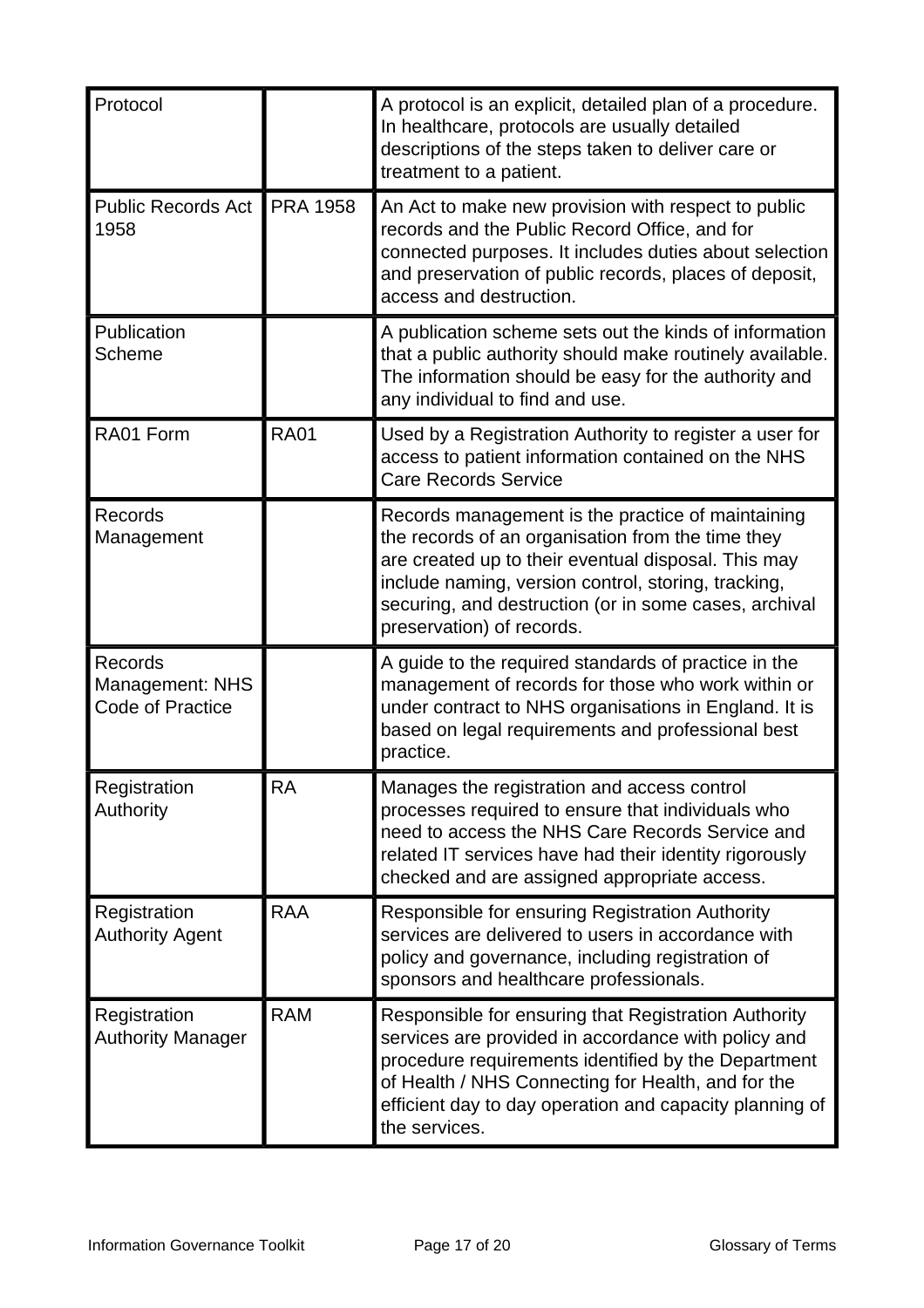| Registration<br><b>Authority Sponsor</b> |             | Responsible for approving, where appropriate, the<br>registration and profiles to be granted to users.<br>Additionally, they may be responsible for the<br>appropriate issue of Fallback Smartcards, Passcode<br>resetting and vouching for the identity of users - all<br>subject to the policy and governance framework.                               |
|------------------------------------------|-------------|----------------------------------------------------------------------------------------------------------------------------------------------------------------------------------------------------------------------------------------------------------------------------------------------------------------------------------------------------------|
| <b>Risk</b>                              |             | Something that might happen and its effect(s) on the<br>achievement of objectives.                                                                                                                                                                                                                                                                       |
| <b>Risk Appetite</b>                     |             | Total amount of risk that an organization is prepared<br>to accept, tolerate or be exposed to at any point in<br>time.                                                                                                                                                                                                                                   |
| <b>Risk Management</b>                   |             | Structured development and application of<br>management culture, policy, procedures and practices<br>to the tasks of identifying, analysing, evaluating, and<br>controlling responding to risk.                                                                                                                                                          |
| Role-Based Access<br>Control             | <b>RBAC</b> | Grants a view of a patient's record depending on the<br>role the individual was assigned when they registered<br>for access to the NHS Care Records Service and<br>related IT services. Authorised users are only able<br>to access the information they need to carry out their<br>role, eg a booking clerk will see less information than<br>a doctor. |
| Safe Haven                               |             | A location (or system) within an organisation where<br>arrangements and procedures are in place to ensure<br>personal information can be held, received and<br>communicated securely.                                                                                                                                                                    |
| <b>Safer Practice</b><br><b>Notice</b>   | <b>SPN</b>  | Advice issued by the National Patient Safety Agency<br>in the form of a notice aimed at improving the safety of<br>patients.                                                                                                                                                                                                                             |
| <b>Secondary Uses</b><br>Service         | <b>SUS</b>  | The Secondary Uses Service is the single source of<br>comprehensive data to enable a range of reporting<br>and analysis. SUS supports the NHS and its<br>partners in the areas of planning, commissioning,<br>management, research, audit, public health and a<br>number of national initiatives, such as Payment by<br>Results.                         |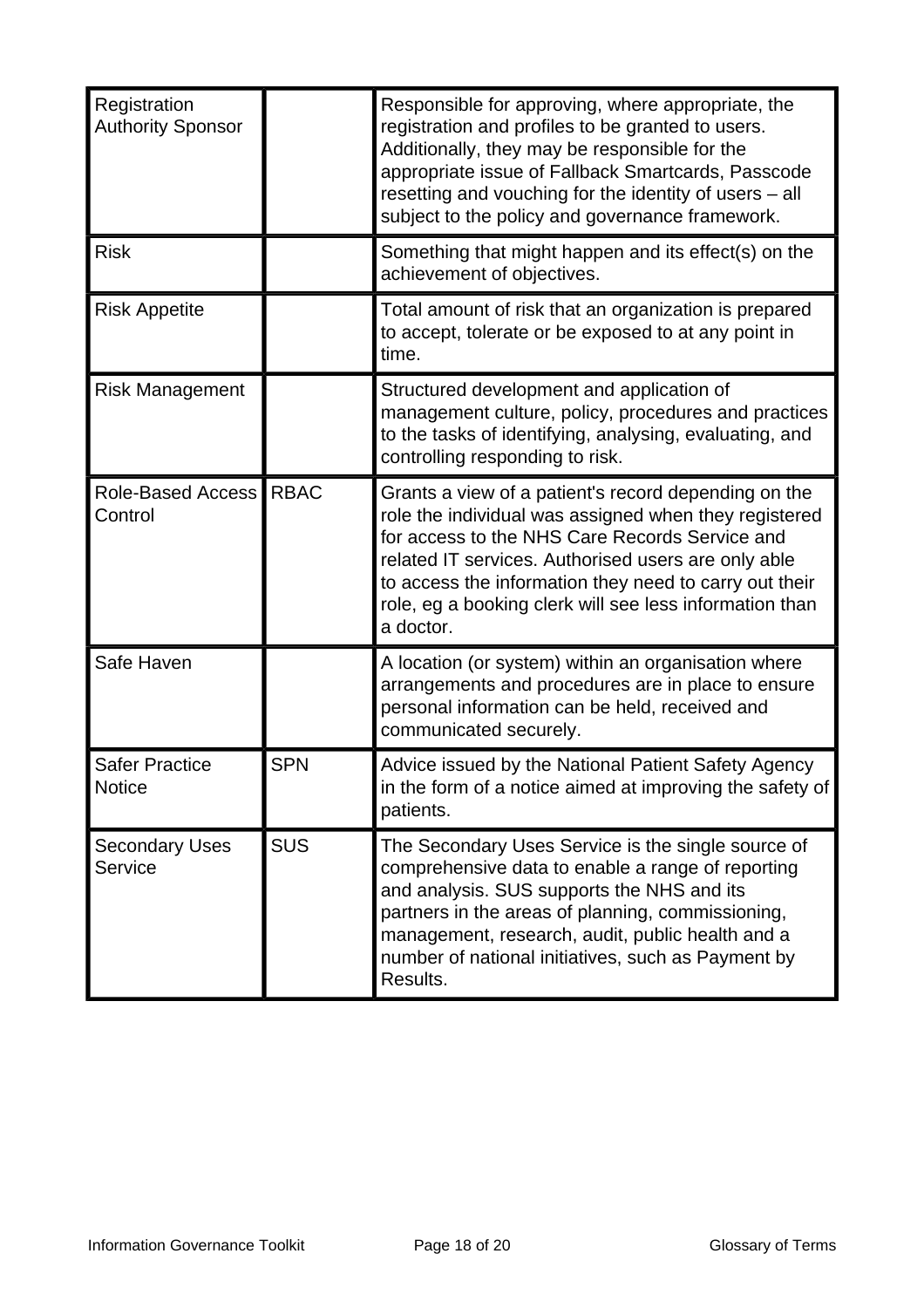| Section 251                             |                   | This relates to section 251 of the NHS Act 2006<br>(originally enacted under Section 60 of the Health<br>and Social Care Act 2001). It allows the common<br>law duty of confidentiality to be set aside in specific<br>circumstances where anonymised information is not<br>sufficient and where patient consent is not practicable.<br>Applications for approval to use Section 251 support<br>are considered by the Ethics and Confidentiality<br><b>Committee of the National Information Governance</b><br>Board for Health and Social Care. |
|-----------------------------------------|-------------------|--------------------------------------------------------------------------------------------------------------------------------------------------------------------------------------------------------------------------------------------------------------------------------------------------------------------------------------------------------------------------------------------------------------------------------------------------------------------------------------------------------------------------------------------------|
| Senior Information<br><b>Risk Owner</b> | <b>SIRO</b>       | An Executive Director or member of the Senior<br>Management Board with overall responsibility<br>for the organisation's information risk policy. The<br>SIRO will also lead and implement the information<br>governance risk assessment and advise the Board<br>on the effectiveness of risk management across the<br>organisation.                                                                                                                                                                                                              |
| <b>Serious Untoward</b><br>Incident     | <b>SUI</b>        | Any incident involving the actual or potential loss<br>of personal information that could lead to identity<br>fraud or have other significant impact on individuals<br>is regarded as serious. The severity of the incident<br>determines the action to be taken following the<br>incident.                                                                                                                                                                                                                                                      |
| <b>Service User</b>                     |                   | A person who receives or is registered to receive<br>attention, care, or treatment. The term includes<br>patient, clients and other users of the service provided<br>by the organisation.                                                                                                                                                                                                                                                                                                                                                        |
| Smartcard                               |                   | A card similar to a chip and PIN credit or debit card,<br>but more secure. A Smartcard controls who has<br>access to a particular computer system and what<br>level of access they can have. An NHS Care Records<br>Service user's Smartcard is printed with their name,<br>photograph and unique user identity number.                                                                                                                                                                                                                          |
| <b>Strategy</b>                         | <b>Strategies</b> | A strategy is a plan designed to achieve a particular<br>long-term aim. Strategies usually cover 3-5 years and<br>are designed to achieve particular goals or objectives.<br>A strategy is often a broad statement of an approach<br>to accomplishing these desired goals or objectives,<br>and can be supported by policies and procedures.                                                                                                                                                                                                     |
| Teleworking                             |                   | A form of organising and/or performing work,<br>using information technology, in the context of an<br>employment contract/relationship, where work, which<br>could also be performed at the employer's premises,<br>is carried out away from those premises on a regular<br>basis.                                                                                                                                                                                                                                                               |